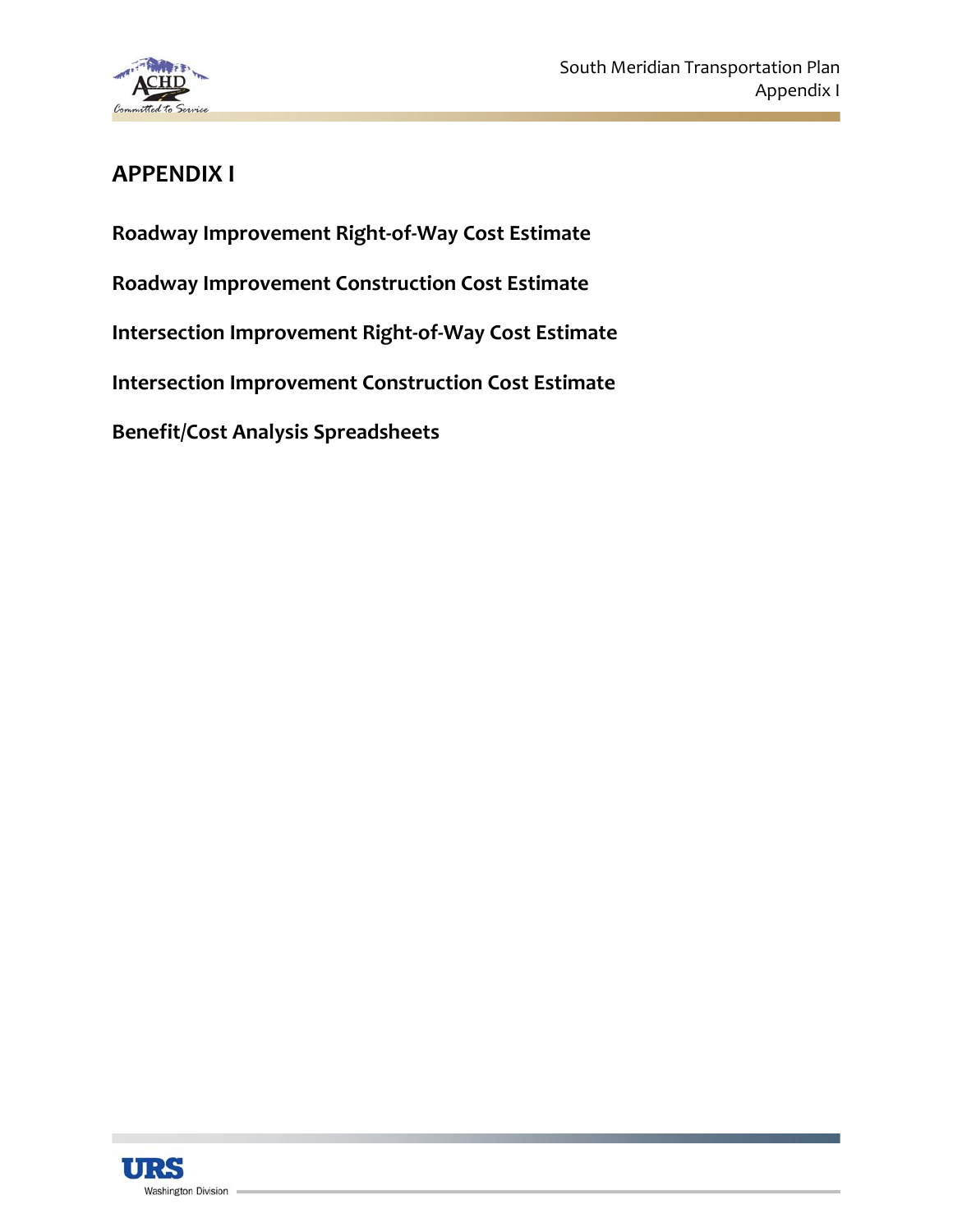| South Meridian Transportation Plan Roadway Right-of-Way Estimate |                                |                                                        |                                                          |                                                         |                                                                    |                        |  |
|------------------------------------------------------------------|--------------------------------|--------------------------------------------------------|----------------------------------------------------------|---------------------------------------------------------|--------------------------------------------------------------------|------------------------|--|
|                                                                  |                                |                                                        | <b>East-West Arterials</b>                               |                                                         |                                                                    |                        |  |
| Road                                                             | <b>Location</b>                | 2030 Roadway<br><b>Classification</b>                  | <b>Total Required</b><br>Right-of-Way (ft <sup>2</sup> ) | <b>Total Required</b><br><b>Right-of-Way</b><br>(acres) | <b>Integrity Avg</b><br><b>Sales Unit Cost</b><br>( <b>Since</b> ) | <b>Total Cost</b>      |  |
| <b>Overland Road</b>                                             | E/O McDermott                  | Local Road                                             | 380,009                                                  | 8.72                                                    | \$45,782                                                           | \$399,000              |  |
| Overland Road                                                    | E/O Black Cat                  | <b>Minor Arterial</b>                                  | 288,348                                                  | 6.62                                                    | \$61,290                                                           | \$406,000              |  |
| Overland Road                                                    | E/O Ten Mile                   | <b>Principal Arterial</b>                              | 90,000                                                   | 2.07                                                    | \$44,425                                                           | \$92,000               |  |
| Overland Road                                                    | E/O Linder                     | <b>Principal Arterial</b>                              | 0                                                        | 0.00                                                    | \$201,238                                                          | \$0                    |  |
| Overland Road                                                    | E/O State Highway 69           | <b>Principal Arterial</b>                              | 0                                                        | N/A                                                     | N/A                                                                | N/A                    |  |
| <b>Overland Road</b>                                             | E/O Locust Grove               | <b>Principal Arterial</b>                              | 0<br>$\Omega$                                            | N/A<br>N/A                                              | N/A<br>N/A                                                         | N/A<br>N/A             |  |
| Overland Road                                                    | E/O Eagle                      | <b>Principal Arterial</b>                              |                                                          |                                                         |                                                                    |                        |  |
| <b>Victory Road</b><br><b>Victory Road</b>                       | E/O McDermott<br>E/O Black Cat | <b>Minor Arterial</b><br><b>Minor Arterial</b>         | 73,643<br>94,603                                         | 1.69<br>2.17                                            | \$47,814<br>\$47,814                                               | \$81,000<br>\$104,000  |  |
| <b>Victory Road</b>                                              | E/O Ten Mile                   | <b>Minor Arterial</b>                                  | 81,004                                                   | 1.86                                                    | \$59,287                                                           | \$110,000              |  |
| <b>Victory Road</b>                                              | E/O Linder                     | <b>Minor Arterial</b>                                  | 86,439                                                   | 1.98                                                    | \$201,238                                                          | \$399,000              |  |
| <b>Victory Road</b>                                              | E/O State Highway 69           | <b>Minor Arterial</b>                                  | 60,613                                                   | 1.39                                                    | \$306,783                                                          | \$427,000              |  |
| <b>Victory Road</b>                                              | E/O Locust Grove               | <b>Minor Arterial</b>                                  | 71,110                                                   | 1.63                                                    | \$144,875                                                          | \$237,000              |  |
| <b>Victory Road</b>                                              | E/O Eagle                      | <b>Minor Arterial</b>                                  | 33,912                                                   | 0.78                                                    | \$164,089                                                          | \$128,000              |  |
| <b>Amity Road</b>                                                | E/O McDermott                  | <b>Principal Arterial</b>                              | 203,874                                                  | 4.68                                                    | \$30,449                                                           | \$143,000              |  |
| <b>Amity Road</b>                                                | E/O Black Cat                  | <b>Principal Arterial</b>                              | 165,363                                                  | 3.80                                                    | \$30,449                                                           | \$116,000              |  |
| <b>Amity Road</b>                                                | E/O Ten Mile                   | <b>Principal Arterial</b>                              | 210,206                                                  | 4.83                                                    | \$29,544                                                           | \$143,000              |  |
| <b>Amity Road</b>                                                | E/O Linder                     | <b>Principal Arterial</b>                              | 185,532                                                  | 4.26                                                    | \$58,429                                                           | \$249,000              |  |
| <b>Amity Road</b>                                                | E/O State Highway 69           | <b>Minor Arterial</b>                                  | 166,551                                                  | 3.82                                                    | \$65,532                                                           | \$251,000              |  |
| <b>Amity Road</b>                                                | E/O Locust Grove               | <b>Minor Arterial</b>                                  | 157,663                                                  | 3.62                                                    | \$97,763<br>\$50,544                                               | \$354,000              |  |
| <b>Amity Road</b>                                                | E/O Eagle Road                 | <b>Major Collector</b>                                 | 94,981                                                   | 2.18                                                    |                                                                    | \$110,000              |  |
| Lake Hazel Road                                                  | E/O McDermott                  | <b>Principal Arterial</b>                              | 177,655                                                  | 4.08                                                    | \$28,112                                                           | \$115,000              |  |
| Lake Hazel Road<br>Lake Hazel Road                               | E/O Black Cat<br>E/O Ten Mile  | <b>Principal Arterial</b><br><b>Principal Arterial</b> | 194,495<br>157,719                                       | 4.46<br>3.62                                            | \$28,112<br>\$83,885                                               | \$126,000<br>\$304,000 |  |
| Lake Hazel Road                                                  | E/O Linder                     | <b>Principal Arterial</b>                              | 181,848                                                  | 4.17                                                    | \$40,218                                                           | \$168,000              |  |
| Lake Hazel Road                                                  | E/O State Highway 69           | <b>Principal Arterial</b>                              | 182,095                                                  | 4.18                                                    | \$22,248                                                           | \$93,000               |  |
| Lake Hazel Road                                                  | E/O Locust Grove               | <b>Principal Arterial</b>                              | 181,028                                                  | 4.16                                                    | \$42,990                                                           | \$179,000              |  |
| Lake Hazel Road                                                  | E/O Eagle                      | <b>Principal Arterial</b>                              | 96,731                                                   | 2.22                                                    | \$168,721                                                          | \$375,000              |  |
| Columbia Road                                                    | E/O Linder                     | <b>Minor Arterial</b>                                  | 22,448                                                   | 0.52                                                    | \$51,250                                                           | \$26,000               |  |
| Columbia Road                                                    | E/O State Highway 69           | <b>Minor Arterial</b>                                  | 69,107                                                   | 1.59                                                    | \$11,661                                                           | \$18,000               |  |
| Columbia Road                                                    | <b>E/O Locust Grove</b>        | <b>Minor Arterial</b>                                  | 84,534                                                   | 1.94                                                    | \$95,938                                                           | \$186,000              |  |
| Columbia Road                                                    | E/O Eagle                      | <b>Minor Arterial</b>                                  | 17,393                                                   | 0.40                                                    | \$85,959                                                           | \$34,000               |  |
| <b>North-South Arterials</b>                                     |                                |                                                        |                                                          |                                                         |                                                                    |                        |  |
|                                                                  |                                |                                                        |                                                          |                                                         |                                                                    |                        |  |
|                                                                  |                                |                                                        |                                                          |                                                         |                                                                    |                        |  |
| <b>Road</b>                                                      | <b>Location</b>                | 2030 Roadway<br><b>Classification</b>                  | <b>Total Required</b><br>Right-of-Way (ft <sup>2</sup> ) | <b>Total Required</b><br><b>Right-of-Way</b>            | <b>Integrity Avg</b><br><b>Sales Unit Cost</b>                     | <b>Total Cost</b>      |  |
| <b>McDermott Road</b>                                            | N/O Overland                   | <b>Principal Arterial</b>                              | 128,646                                                  | (acres)<br>2.95                                         | ( <b>Since</b> )<br>\$45,782                                       | \$135,000              |  |
| <b>McDermott Road</b>                                            | N/O Victory                    | <b>Principal Arterial</b>                              | 120,532                                                  | 2.77                                                    | \$47,814                                                           | \$132,000              |  |
| McDermott Road                                                   | N/O Amity                      | <b>Principal Arterial</b>                              | 126,172                                                  | 2.90                                                    | \$30,449                                                           | \$88,000               |  |
| McDermott Road                                                   | N/O Lake Hazel                 | <b>Principal Arterial</b>                              | 216,150                                                  | 4.96                                                    | \$28,112                                                           | \$139,000              |  |
| <b>Black Cat Road</b>                                            | N/O Overland                   | <b>Minor Arterial</b>                                  | 38,805                                                   | 0.89                                                    | \$61,290                                                           | \$55,000               |  |
| <b>Black Cat Road</b>                                            | N/O Victory                    | <b>Minor Arterial</b>                                  | 72,023                                                   | 1.65                                                    | \$47,814                                                           | \$79,000               |  |
| <b>Black Cat Road</b>                                            | N/O Amity                      | <b>Minor Arterial</b>                                  | 88,111                                                   | 2.02                                                    | \$30,449                                                           | \$62,000               |  |
| <b>Black Cat Road</b>                                            | N/O Lake Hazel                 | <b>Minor Arterial</b>                                  | 90,045                                                   | 2.07                                                    | \$28,112                                                           | \$58,000               |  |
| Ten Mile Road                                                    | N/O Overland                   | <b>Principal Arterial</b>                              | 0                                                        | 0.00                                                    | \$44,425                                                           | \$0                    |  |
| Ten Mile Road                                                    | N/O Victory                    | <b>Principal Arterial</b>                              | 79,654                                                   | 1.83                                                    | \$59,287                                                           | \$108,000              |  |
| Ten Mile Road                                                    | N/O Amity                      | <b>Principal Arterial</b>                              | 173,074                                                  | 3.97                                                    | \$29,544                                                           | \$117,000              |  |
| Ten Mile Road                                                    | N/O Lake Hazel                 | <b>Principal Arterial</b>                              | 163,497                                                  | 3.75                                                    | \$83,885                                                           | \$315,000              |  |
| Linder Road                                                      | N/O Overland                   | <b>Minor Arterial</b>                                  | N/A                                                      | N/A                                                     | N/A                                                                | N/A                    |  |
| <b>Linder Road</b><br>Linder Road                                | N/O Victory                    | <b>Minor Arterial</b>                                  | 115,427                                                  | 2.65                                                    | \$59,287                                                           | \$157,000              |  |
| Linder Road                                                      | N/O Amity<br>N/O Lake Hazel    | <b>Minor Arterial</b><br><b>Minor Arterial</b>         | 195,964<br>138,565                                       | 4.50<br>3.18                                            | \$58,429                                                           | \$263,000<br>\$128,000 |  |
| Meridian Road (SH 69)                                            | N/O Overland                   | <b>Principal Arterial</b>                              | N/A                                                      | N/A                                                     | \$40,218<br>N/A                                                    | N/A                    |  |
| Meridian Road (SH 69)                                            | N/O Victory                    | <b>Principal Arterial</b>                              | 0                                                        | 0.00                                                    | \$306,783                                                          | \$0                    |  |
| Meridian Road (SH 69)                                            | N/O Amity                      | <b>Principal Arterial</b>                              | N/A                                                      | N/A                                                     | N/A                                                                | N/A                    |  |
| Meridian Road (SH 69)                                            | N/O Lake Hazel                 | <b>Principal Arterial</b>                              | N/A                                                      | N/A                                                     | N/A                                                                | N/A                    |  |
| Meridian Road (SH 69)                                            | N/O Columbia                   | <b>Principal Arterial</b>                              | N/A                                                      | N/A                                                     | N/A                                                                | N/A                    |  |
| Meridian Road (SH 69)                                            | S/O Columbia                   | <b>Principal Arterial</b>                              | N/A                                                      | N/A                                                     | N/A                                                                | N/A                    |  |
| Locust Grove Road                                                | N/O Overland                   | <b>Minor Arterial</b>                                  | N/A                                                      | N/A                                                     | N/A                                                                | N/A                    |  |
| Locust Grove Road                                                | N/O Victory                    | <b>Minor Arterial</b>                                  | 63,155                                                   | 1.45                                                    | \$144,875                                                          | \$210,000              |  |
| Locust Grove Road                                                | N/O Amity                      | <b>Minor Arterial</b>                                  | 50,521                                                   | 1.16                                                    | \$97,763                                                           | \$113,000              |  |
| Locust Grove Road                                                | N/O Lake Hazel                 | <b>Minor Arterial</b>                                  | 72,112                                                   | 1.66                                                    | \$168,721                                                          | \$279,000              |  |
| Locust Grove Road                                                | N/O Columbia                   | <b>Minor Arterial</b>                                  | 94,911                                                   | 2.18                                                    | \$95,938                                                           | \$209,000              |  |
| Locust Grove Road                                                | S/O Columbia                   | <b>Minor Arterial</b>                                  | 42,875                                                   | 0.98                                                    | \$95,938                                                           | $\sqrt{$94,000}$       |  |
| Eagle Road                                                       | N/O Overland                   | <b>Principal Arterial</b>                              | N/A                                                      | N/A                                                     | N/A                                                                | N/A                    |  |
| Eagle Road                                                       | N/O Victory                    | <b>Principal Arterial</b>                              | $\Omega$                                                 | 0.00                                                    | \$164,089                                                          | \$0                    |  |
| Eagle Road<br>Eagle Road                                         | N/O Amity<br>N/O Lake Hazel    | <b>Principal Arterial</b><br><b>Principal Arterial</b> | 29,840<br>138,145                                        | 0.69<br>3.17                                            | \$50,544<br>\$168,721                                              | \$35,000<br>\$535,000  |  |
| Eagle Road                                                       | N/O Columbia                   | <b>Minor Arterial</b>                                  | 83,597                                                   | 1.92                                                    | \$85,959                                                           | \$165,000              |  |
| Eagle Road                                                       | S/O Columbia                   | Local Road                                             | 48,559                                                   | 1.11                                                    | \$85,959                                                           | \$96,000               |  |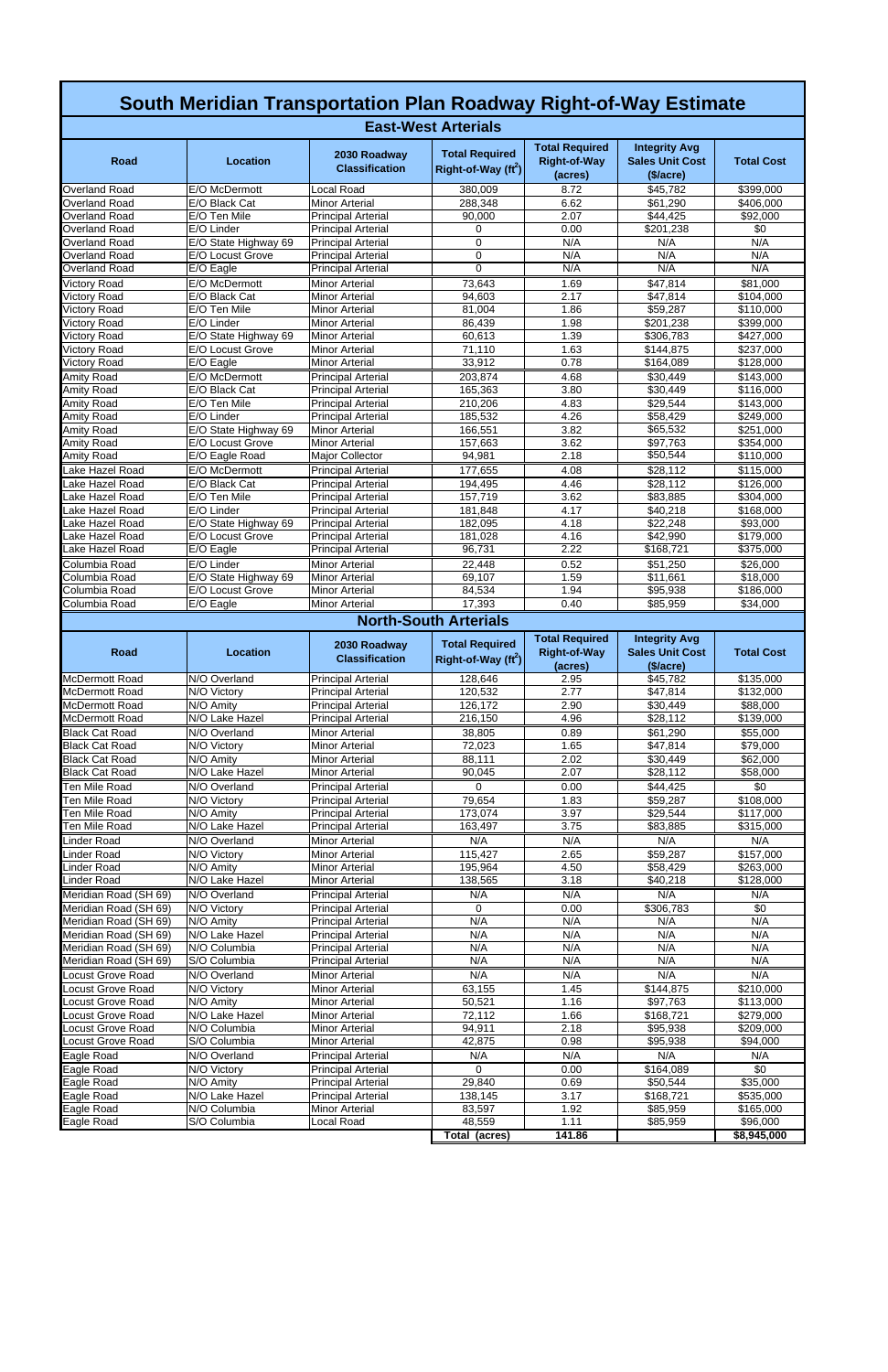|                                                | <b>South Meridian Transportation Plan Roadway Construction Cost Estimate</b> |                                                        |                                               |                                                  |                                                            |                                                  |  |
|------------------------------------------------|------------------------------------------------------------------------------|--------------------------------------------------------|-----------------------------------------------|--------------------------------------------------|------------------------------------------------------------|--------------------------------------------------|--|
|                                                | <b>East-West Arterials</b>                                                   |                                                        |                                               |                                                  |                                                            |                                                  |  |
| Road                                           | <b>Location</b>                                                              | 2030 Roadway<br><b>Classification</b>                  | Roadway<br><b>Construction</b><br>Length (ft) | <b>Roadway Cross</b><br><b>Section (# lanes)</b> | <b>Roadway</b><br><b>Construction Unit</b><br>Cost (\$/ft) | <b>Total Roadway</b><br><b>Construction Cost</b> |  |
| Overland Road                                  | E/O McDermott                                                                | Local Road                                             | 3,916                                         | 5                                                | \$900                                                      | \$3,524,000                                      |  |
| Overland Road                                  | E/O Black Cat                                                                | <b>Minor Arterial</b>                                  | 2,973                                         | 5                                                | \$900                                                      | \$2,676,000                                      |  |
| Overland Road<br>Overland Road                 | E/O Ten Mile<br>E/O Linder                                                   | <b>Principal Arterial</b><br><b>Principal Arterial</b> | 2,973<br>N/A                                  | 5<br>N/A                                         | \$900<br>N/A                                               | \$2,676,000<br>N/A                               |  |
| Overland Road                                  | E/O State Highway 69                                                         | <b>Principal Arterial</b>                              | N/A                                           | N/A                                              | N/A                                                        | N/A                                              |  |
| Overland Road                                  | E/O Locust Grove                                                             | <b>Principal Arterial</b>                              | N/A                                           | N/A                                              | N/A                                                        | N/A                                              |  |
| Overland Road                                  | E/O Eagle                                                                    | <b>Principal Arterial</b>                              | N/A                                           | N/A                                              | N/A                                                        | N/A                                              |  |
| <b>Victory Road</b>                            | E/O McDermott                                                                | <b>Minor Arterial</b>                                  | 3,884                                         | 3                                                | \$600                                                      | \$2,330,000                                      |  |
| <b>Victory Road</b><br><b>Victory Road</b>     | E/O Black Cat<br>E/O Ten Mile                                                | <b>Minor Arterial</b><br><b>Minor Arterial</b>         | 3,867<br>3,877                                | 3<br>3                                           | \$600<br>\$600                                             | \$2,320,000<br>\$2,326,000                       |  |
| <b>Victory Road</b>                            | E/O Linder                                                                   | <b>Minor Arterial</b>                                  | 3,808                                         | 3                                                | \$600                                                      | \$2,285,000                                      |  |
| <b>Victory Road</b>                            | E/O State Highway 69                                                         | <b>Minor Arterial</b>                                  | 3,690                                         | 3                                                | \$600                                                      | \$2,214,000                                      |  |
| <b>Victory Road</b>                            | E/O Locust Grove                                                             | <b>Minor Arterial</b>                                  | 3,963                                         | 3                                                | \$600                                                      | \$2,378,000                                      |  |
| Victory Road                                   | E/O Eagle                                                                    | <b>Minor Arterial</b>                                  | 3,160                                         | 3                                                | \$600                                                      | \$1,896,000                                      |  |
| Amity Road                                     | E/O McDermott                                                                | <b>Principal Arterial</b>                              | 4,456                                         | 5                                                | \$900                                                      | \$4,010,000                                      |  |
| Amity Road<br>Amity Road                       | E/O Black Cat<br>E/O Ten Mile                                                | <b>Principal Arterial</b><br><b>Principal Arterial</b> | 4,485<br>4,538                                | $\,$ 5 $\,$<br>5                                 | \$900<br>\$900                                             | \$4,037,000<br>\$4,084,000                       |  |
| Amity Road                                     | E/O Linder                                                                   | <b>Principal Arterial</b>                              | 3,977                                         | 5                                                | \$900                                                      | \$3,579,000                                      |  |
| Amity Road                                     | E/O State Highway 69                                                         | <b>Minor Arterial</b>                                  | 3,268                                         | 5                                                | \$900                                                      | \$2,941,000                                      |  |
| Amity Road                                     | E/O Locust Grove                                                             | <b>Minor Arterial</b>                                  | 3,977                                         | 5                                                | \$900                                                      | \$3,579,000                                      |  |
| Amity Road                                     | E/O Eagle Road                                                               | <b>Major Collector</b>                                 | 3,160                                         | 5                                                | \$900                                                      | \$2,844,000                                      |  |
| Lake Hazel Road                                | E/O McDermott                                                                | <b>Principal Arterial</b>                              | 3,252                                         | 5                                                | \$900                                                      | \$2,927,000                                      |  |
| Lake Hazel Road<br>Lake Hazel Road             | E/O Black Cat<br>E/O Ten Mile                                                | <b>Principal Arterial</b><br><b>Principal Arterial</b> | 3,478<br>3,482                                | 5<br>5                                           | \$900<br>\$900                                             | \$3,130,000<br>$\overline{$3,134,000}$           |  |
| Lake Hazel Road                                | E/O Linder                                                                   | <b>Principal Arterial</b>                              | 3,437                                         | 5                                                | \$900                                                      | $\overline{$3,093,000}$                          |  |
| Lake Hazel Road                                | E/O State Highway 69                                                         | <b>Principal Arterial</b>                              | 3,251                                         | 5                                                | \$900                                                      | \$2,926,000                                      |  |
| Lake Hazel Road                                | E/O Locust Grove                                                             | <b>Principal Arterial</b>                              | 3,509                                         | 5                                                | \$900                                                      | \$3,158,000                                      |  |
| Lake Hazel Road                                | E/O Eagle                                                                    | <b>Principal Arterial</b>                              | 2,980                                         | $\overline{5}$                                   | \$900                                                      | $\sqrt{$2,68}$ <sub>2</sub> ,000                 |  |
| Columbia Road                                  | E/O Linder                                                                   | <b>Minor Arterial</b>                                  | 1,737                                         | 3                                                | \$600                                                      | \$1,042,000                                      |  |
| Columbia Road<br>Columbia Road                 | E/O State Highway 69<br>E/O Locust Grove                                     | <b>Minor Arterial</b><br><b>Minor Arterial</b>         | 3.823<br>4.296                                | 3<br>3                                           | \$600<br>\$600                                             | \$2,294,000<br>\$2,578,000                       |  |
| Columbia Road                                  | E/O Eagle                                                                    | Minor Arterial                                         | 3,453                                         | 3                                                | \$600                                                      | \$2,072,000                                      |  |
|                                                |                                                                              |                                                        |                                               |                                                  |                                                            |                                                  |  |
| <b>North-South Arterials</b>                   |                                                                              |                                                        |                                               |                                                  |                                                            |                                                  |  |
|                                                |                                                                              |                                                        |                                               |                                                  |                                                            |                                                  |  |
| <b>Road</b>                                    | <b>Location</b>                                                              | 2030 Roadway<br><b>Classification</b>                  | <b>Roadway</b><br><b>Construction</b>         | <b>Roadway Cross</b><br>Section (# lanes)        | <b>Roadway</b><br><b>Construction Unit</b>                 | <b>Total Roadway</b><br><b>Construction Cost</b> |  |
| <b>McDermott Road</b>                          | N/O Overland                                                                 | <b>Principal Arterial</b>                              | Length (ft)<br>2,737                          | 5                                                | Cost (\$/ft)<br>\$900                                      |                                                  |  |
| McDermott Road                                 | $\overline{N}/O$ Victory                                                     | <b>Principal Arterial</b>                              | 2,232                                         | 5                                                | \$900                                                      | $\overline{$}2,463,000$<br>\$2,009,000           |  |
| McDermott Road                                 | N/O Amity                                                                    | <b>Principal Arterial</b>                              | 4,030                                         | 5                                                | \$900                                                      | \$3,627,000                                      |  |
| McDermott Road                                 | N/O Lake Hazel                                                               | <b>Principal Arterial</b>                              | 4,003                                         | 5                                                | \$900                                                      | \$3,603,000                                      |  |
| <b>Black Cat Road</b>                          | N/O Overland                                                                 | <b>Minor Arterial</b>                                  | 1,962                                         | 3                                                | \$600                                                      | \$1,177,000                                      |  |
| <b>Black Cat Road</b>                          | N/O Victory                                                                  | <b>Minor Arterial</b>                                  | 3,118                                         | 3                                                | \$600                                                      | \$1,871,000                                      |  |
| <b>Black Cat Road</b><br><b>Black Cat Road</b> | N/O Amity<br>N/O Lake Hazel                                                  | <b>Minor Arterial</b><br><b>Minor Arterial</b>         | 4,449<br>3,993                                | 3<br>3                                           | \$600<br>\$600                                             | \$2,669,000<br>\$2,396,000                       |  |
| Ten Mile Road                                  | N/O Overland                                                                 | <b>Principal Arterial</b>                              | 0                                             | 5                                                | \$900                                                      | \$0                                              |  |
| Ten Mile Road                                  | N/O Victory                                                                  | <b>Principal Arterial</b>                              | 1,976                                         | $\overline{5}$                                   | \$900                                                      | \$1,778,000                                      |  |
| <b>Ten Mile Road</b>                           | N/O Amity                                                                    | <b>Principal Arterial</b>                              | 4,032                                         | 5                                                | \$900                                                      | \$3,629,000                                      |  |
| Ten Mile Road                                  | N/O Lake Hazel                                                               | <b>Principal Arterial</b>                              | 4,000                                         | 5                                                | \$900                                                      | \$3,600,000                                      |  |
| Linder Road                                    | N/O Overland                                                                 | <b>Minor Arterial</b>                                  | 188                                           | 5                                                | \$900                                                      | \$169,000                                        |  |
| Linder Road<br>Linder Road                     | N/O Victory<br>N/O Amity                                                     | <b>Minor Arterial</b><br><b>Minor Arterial</b>         | 3,938<br>4,535                                | 5<br>$\overline{5}$                              | \$900<br>\$900                                             | \$3,544,000<br>\$4,082,000                       |  |
| Linder Road                                    | N/O Lake Hazel                                                               | <b>Minor Arterial</b>                                  | 4,014                                         | $\overline{5}$                                   | \$900                                                      | \$3,613,000                                      |  |
| Meridian Road (SH 69)                          | N/O Overland                                                                 | <b>Principal Arterial</b>                              | N/A                                           | N/A                                              | N/A                                                        | N/A                                              |  |
| Meridian Road (SH 69)                          | N/O Victory                                                                  | <b>Principal Arterial</b>                              | N/A                                           | N/A                                              | N/A                                                        | N/A                                              |  |
| Meridian Road (SH 69)                          | N/O Amity                                                                    | <b>Principal Arterial</b>                              | N/A                                           | N/A                                              | N/A                                                        | N/A                                              |  |
| Meridian Road (SH 69)                          | N/O Lake Hazel<br>N/O Columbia                                               | <b>Principal Arterial</b>                              | N/A                                           | N/A                                              | N/A                                                        | N/A                                              |  |
| Meridian Road (SH 69)<br>Meridian Road (SH 69) | S/O Columbia                                                                 | <b>Principal Arterial</b><br><b>Principal Arterial</b> | N/A<br>N/A                                    | N/A<br>N/A                                       | N/A<br>N/A                                                 | N/A<br>N/A                                       |  |
| Locust Grove Road                              | N/O Overland                                                                 | <b>Minor Arterial</b>                                  | N/A                                           | N/A                                              | N/A                                                        | N/A                                              |  |
| Locust Grove Road                              | N/O Victory                                                                  | <b>Minor Arterial</b>                                  | 4,001                                         | 5                                                | \$900                                                      | \$3,601,000                                      |  |
| Locust Grove Road                              | N/O Amity                                                                    | <b>Minor Arterial</b>                                  | 3,907                                         | 3                                                | \$600                                                      | \$2,344,000                                      |  |
| Locust Grove Road                              | N/O Lake Hazel                                                               | <b>Minor Arterial</b>                                  | 3,574                                         | 3                                                | \$600                                                      | \$2,144,000                                      |  |
| Eagle Road<br>Eagle Road                       | N/O Columbia<br>S/O Columbia                                                 | <b>Minor Arterial</b><br><b>Minor Arterial</b>         | 3,930<br>2,067                                | 3<br>3                                           | \$600<br>\$600                                             | \$2,358,000<br>\$1,240,000                       |  |
| Eagle Road                                     | N/O Overland                                                                 | <b>Principal Arterial</b>                              | N/A                                           | N/A                                              | N/A                                                        | N/A                                              |  |
| Eagle Road                                     | N/O Victory                                                                  | <b>Principal Arterial</b>                              | 2,000                                         | 5                                                | \$900                                                      | \$1,800,000                                      |  |
|                                                | N/O Amity                                                                    | <b>Principal Arterial</b>                              | 3,471                                         | $\overline{5}$                                   | \$900                                                      | \$3,124,000                                      |  |
| Eagle Road                                     | N/O Lake Hazel                                                               | <b>Principal Arterial</b>                              | 3,543                                         | 5                                                | \$900                                                      | \$3,189,000                                      |  |
| Eagle Road<br>Eagle Road<br>Eagle Road         | N/O Columbia<br>S/O Columbia                                                 | <b>Minor Arterial</b><br>Local Road                    | 3,917<br>1,940                                | 3<br>3                                           | \$600<br>\$600                                             | \$2,350,000<br>\$1,164,000                       |  |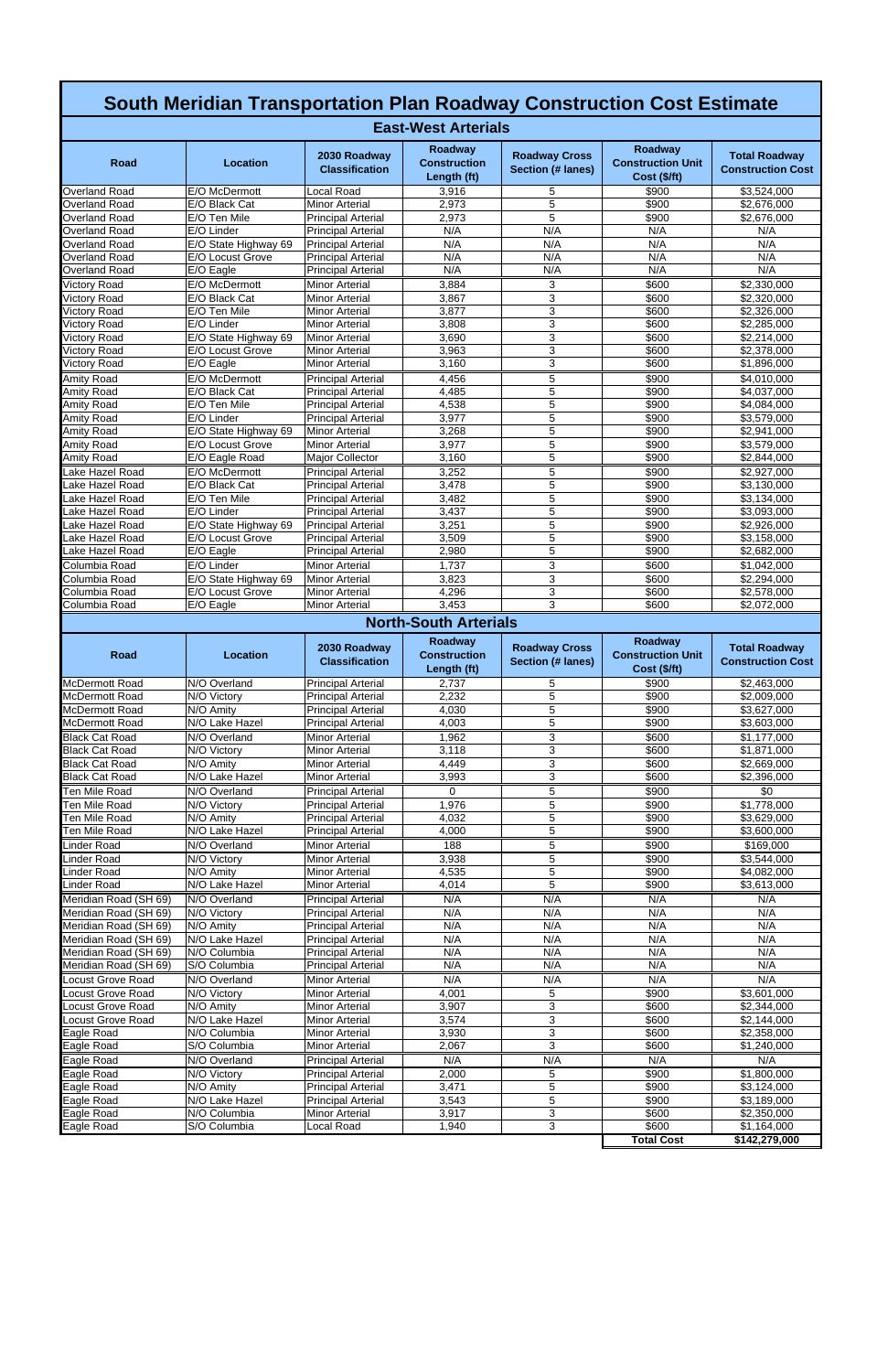| South Meridian Transportation Plan Intersections Right-of-Way Estimate |                                       |                                                                                        |                                                                       |                                                                       |                                                  |                                                         |                                                          |                   |
|------------------------------------------------------------------------|---------------------------------------|----------------------------------------------------------------------------------------|-----------------------------------------------------------------------|-----------------------------------------------------------------------|--------------------------------------------------|---------------------------------------------------------|----------------------------------------------------------|-------------------|
| <b>Intersection</b>                                                    | <b>Northwest Quadrant</b><br>$(ft^2)$ | <b>Northeast Quadrant</b><br>Required Right-of-Way   Required Right-of-Way<br>$(ft^2)$ | <b>Southwest Quadrant</b><br><b>Required Right-of-Way</b><br>$(ft^2)$ | <b>Southeast Quadrant</b><br><b>Required Right-of-Way</b><br>$(ft^2)$ | <b>Total Required</b><br>Right-of-Way ( $ft^2$ ) | <b>Total Required</b><br><b>Right-of-Way</b><br>(acres) | <b>Integrity Avg Sales</b><br><b>Unit Cost (\$/acre)</b> | <b>Total Cost</b> |
| Overland Road and McDermott Road                                       | 68,177                                | 68,177                                                                                 | 68,257                                                                | 68,257                                                                | 272,868                                          | 6.26                                                    | \$45,782                                                 | \$287,000         |
| Overland Road and Black Cat Road                                       | 59,702                                | 74,589                                                                                 | $\overline{0}$                                                        | $\mathbf 0$                                                           | 134,291                                          | 3.08                                                    | \$61,290                                                 | \$189,000         |
| Overland Road and Ten Mile Road                                        | 282,894                               | 122,171                                                                                | $\Omega$                                                              | $\Omega$                                                              | 405,065                                          | 9.30                                                    | \$44,425                                                 | \$413,000         |
| Overland Road and Linder Road                                          | 11,405                                | $\mathbf{0}$                                                                           | 13,803                                                                | 16,444                                                                | 41,652                                           | 0.96                                                    | \$201,238                                                | \$192,000         |
| Overland Road and Meridian Road                                        | 7,188                                 | $\Omega$                                                                               | $\Omega$                                                              | $\Omega$                                                              | 7,188                                            | 0.17                                                    | \$157,265                                                | \$26,000          |
| Overland Road and Locust Grove Road                                    | 1,259                                 | 788                                                                                    | 3,419                                                                 | $\Omega$                                                              | 5,466                                            | 0.13                                                    | \$173,913                                                | \$22,000          |
| Overland Road and Eagle Road                                           | 23,154                                | 23,154                                                                                 | 35,373                                                                | 25,341                                                                | 107,022                                          | 2.46                                                    | \$119,725                                                | \$294,000         |
| <b>Victory Road and McDermott Road</b>                                 | 21,121                                | 21,121                                                                                 | 21,135                                                                | 21,135                                                                | 84,512                                           | 1.94                                                    | \$47,814                                                 | \$93,000          |
| <b>Victory Road and Black Cat Road</b>                                 | 9,746                                 | 17,211                                                                                 | 11,606                                                                | 15,376                                                                | 53,939                                           | 1.24                                                    | \$47,814                                                 | \$59,000          |
| <b>Victory Road and Ten Mile Road</b>                                  | 17,884                                | 28,958                                                                                 | 27,647                                                                | 27,477                                                                | 101,966                                          | 2.34                                                    | \$59,287                                                 | \$139,000         |
| <b>Victory Road and Linder Road</b>                                    | 19,048                                | 23,138                                                                                 | 25,093                                                                | 22,821                                                                | 90,100                                           | 2.07                                                    | \$201,238                                                | \$416,000         |
| Victory Road and Meridian Road                                         | $\Omega$                              | ∩                                                                                      | 23,299                                                                | $\Omega$                                                              | 23,299                                           | 0.53                                                    | \$306,783                                                | \$164,000         |
| Victory Road and Locust Grove Road                                     | 9,444                                 | 6,086                                                                                  | 14,259                                                                | 16,286                                                                | 46,075                                           | 1.06                                                    | \$144,875                                                | \$153,000         |
| <b>Victory Road and Eagle Road</b>                                     | 9,772                                 | $\Omega$                                                                               | 7,106                                                                 | 9,120                                                                 | 25,998                                           | 0.60                                                    | \$164,089                                                | \$98,000          |
| <b>Amity Road and McDermott Road</b>                                   | 20,339                                | 20,339                                                                                 | 22,030                                                                | 22,030                                                                | 84,738                                           | 1.95                                                    | \$30,449                                                 | \$59,000          |
| Amity Road and Black Cat Road                                          | 18,438                                | 12,714                                                                                 | 21,133                                                                | 30,971                                                                | 83,256                                           | 1.91                                                    | \$30,449                                                 | \$58,000          |
| Amity Road and Ten Mile Road                                           | 20,805                                | 21,595                                                                                 | 15,566                                                                | 20,946                                                                | 78,912                                           | 1.81                                                    | \$29,544                                                 | \$54,000          |
| Amity Road and Linder Road                                             | 20,360                                | 21,075                                                                                 | 13,934                                                                | 21,575                                                                | 76,944                                           | 1.77                                                    | \$58,429                                                 | \$103,000         |
| Amity Road and Meridian Road                                           | 15,987                                | 17,368                                                                                 | 26,425                                                                | 24,007                                                                | 83,787                                           | 1.92                                                    | \$65,532                                                 | \$126,000         |
| Amity Road and Locust Grove Road                                       | 37,443                                | 24,147                                                                                 | 14,272                                                                | 49,269                                                                | 125,131                                          | 2.87                                                    | \$97,763                                                 | \$281,000         |
| Amity Road and Eagle Road                                              | 47,505                                | 29,889                                                                                 | 45,551                                                                | 33,802                                                                | 156,747                                          | 3.60                                                    | \$50,544                                                 | \$182,000         |
| Lake Hazel Road and McDermott Road                                     | 41,854                                | 41,854                                                                                 | 41,579                                                                | 41,579                                                                | 166,866                                          | 3.83                                                    | \$28,112                                                 | \$108,000         |
| Lake Hazel Road and Black Cat Road                                     | 49,881                                | 32,680                                                                                 | 33,315                                                                | 43,452                                                                | 159,328                                          | 3.66                                                    | \$28,112                                                 | \$103,000         |
| Lake Hazel Road and Ten Mile Road                                      | 49,518                                | 14,042                                                                                 | 47,318                                                                | 37,917                                                                | 148,795                                          | 3.42                                                    | \$83,885                                                 | \$287,000         |
| Lake Haze Road and Linder Road                                         | 23,877                                | 38,830                                                                                 | 39,037                                                                | 44,566                                                                | 146,310                                          | 3.36                                                    | \$40,218                                                 | \$135,000         |
| Lake Hazel Road and Meridian Road                                      | 23,042                                | 24,672                                                                                 | 24,615                                                                | 24,731                                                                | 97,060                                           | 2.23                                                    | \$22,248                                                 | \$50,000          |
| Lake Hazel Road and Locust Grove Road                                  | 39,796                                | 45,555                                                                                 | 42,152                                                                | 42,988                                                                | 170,491                                          | 3.91                                                    | \$168,721                                                | \$660,000         |
| ake Hazel Road and Eagle Road                                          | 21,699                                | 46,110                                                                                 | 41,662                                                                | 47,916                                                                | 157,387                                          | 3.61                                                    | \$168,721                                                | \$610,000         |
| Columbia Roadand Meridian Road                                         | 5,181                                 | 8,927                                                                                  | 5,115                                                                 | 6,648                                                                 | 25,871                                           | 0.59                                                    | \$51,250                                                 | \$30,000          |
| <b>Columbia Road and Locust Grove Road</b>                             | 13,666                                | 13,367                                                                                 | 14,004                                                                | 17,243                                                                | 58,280                                           | 1.34                                                    | \$95,938                                                 | \$128,000         |
| Columbia Road and Eagle Road                                           | 14,624                                | 10,642                                                                                 | 13,872                                                                | 14,677                                                                | 53,815                                           | 1.24                                                    | \$85,959                                                 | \$106,000         |
| <b>Total (acres)</b>                                                   |                                       |                                                                                        |                                                                       |                                                                       | Total (acres)                                    | 75.14                                                   |                                                          | \$5,625,000       |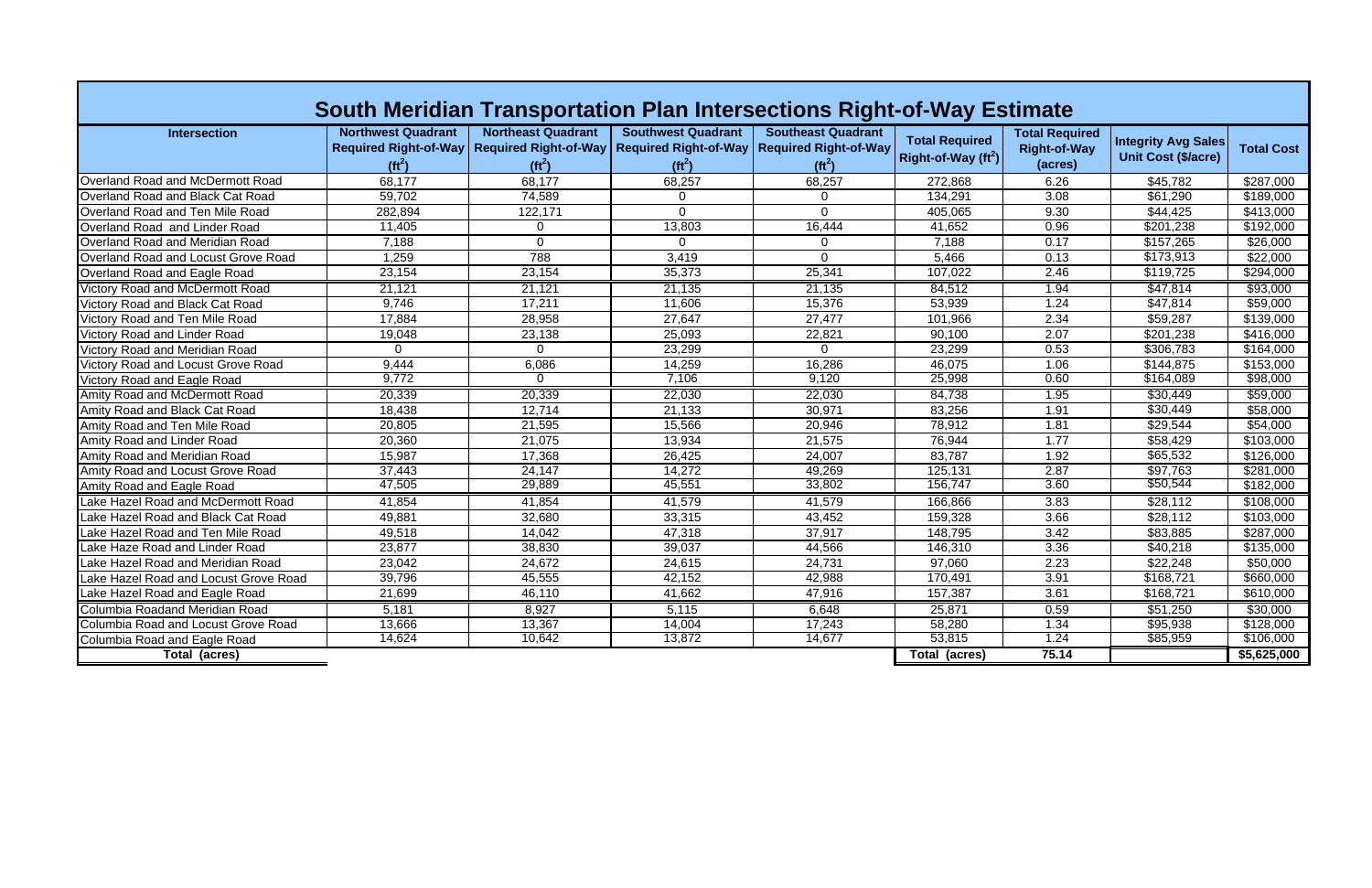| South Meridian Transportation Plan Intersections Construction Cost Estimate |                                                        |                                                       |                                                          |                                                        |                                                         |                                                          |                                                       |                                                      |                                                                 |                                                       |                                                        |                                                                 |                                     |                                           |                                                       |
|-----------------------------------------------------------------------------|--------------------------------------------------------|-------------------------------------------------------|----------------------------------------------------------|--------------------------------------------------------|---------------------------------------------------------|----------------------------------------------------------|-------------------------------------------------------|------------------------------------------------------|-----------------------------------------------------------------|-------------------------------------------------------|--------------------------------------------------------|-----------------------------------------------------------------|-------------------------------------|-------------------------------------------|-------------------------------------------------------|
| <b>Intersection</b>                                                         | <b>North Lea</b><br><b>Construction</b><br>length (ft) | <b>North Leg</b><br><b>Cross Section</b><br>(# Lanes) | Intersection<br><b>Construction</b><br>Unit Cost (\$/ft) | <b>South Leg</b><br><b>Construction</b><br>length (ft) | <b>South Leg</b><br><b>Cross Section</b><br>$(H$ Lanes) | Intersection<br><b>Construction</b><br>Unit Cost (\$/ft) | <b>East Leg</b><br><b>Construction</b><br>length (ft) | <b>East Leg Cross</b><br><b>Section (#</b><br>Lanes) | <b>Intersection</b><br><b>Construction</b><br>Unit Cost (\$/ft) | <b>West Leg</b><br><b>Construction</b><br>length (ft) | <b>West Leg</b><br><b>Cross Section</b><br>$(#$ Lanes) | <b>Intersection</b><br><b>Construction</b><br>Unit Cost (\$/ft) | Roundabout<br><b>Additonal Cost</b> | <b>Traffic Signal</b><br>nstallation Cost | <b>Total Intersection</b><br><b>Construction Cost</b> |
| Overland Road and McDermott Road                                            | 900                                                    |                                                       | \$900                                                    | 900                                                    |                                                         | \$900                                                    | 900                                                   |                                                      | \$900                                                           |                                                       |                                                        | \$600                                                           |                                     | \$250,000                                 | \$2,680,000                                           |
| Overland Road and Black Cat Road                                            | 383                                                    |                                                       | \$700                                                    | 383                                                    |                                                         | \$700                                                    | 573                                                   |                                                      | \$900                                                           | 383                                                   |                                                        | \$900                                                           | \$443,000                           |                                           | \$1,840,000                                           |
| Overland Road and Ten Mile Road                                             | 1,125                                                  |                                                       | \$1.200                                                  | 1,077                                                  |                                                         | \$1,200                                                  | 570                                                   |                                                      | \$1,200                                                         | 1.750                                                 |                                                        | \$1,200                                                         |                                     | \$250,000                                 | \$5,676,000                                           |
| Overland Road and Linder Road                                               | 1.000                                                  |                                                       | \$1.200                                                  | 983                                                    |                                                         | \$1,200                                                  | 500                                                   |                                                      | \$1.200                                                         | 950                                                   |                                                        | \$1,200                                                         |                                     | \$250,000                                 | \$4.370.000                                           |
| Overland Road and Meridian Road                                             | 500                                                    |                                                       | \$600                                                    | $\Omega$                                               |                                                         | \$1,200                                                  | $\Omega$                                              |                                                      | \$1,200                                                         | $\Omega$                                              |                                                        | \$1,200                                                         |                                     | \$0                                       | \$300,000                                             |
| Overland Road and Locust Grove Road                                         | $\overline{0}$                                         | 6                                                     | \$1,000                                                  | $\Omega$                                               |                                                         | \$1,000                                                  | 500                                                   |                                                      | \$600                                                           | $\Omega$                                              |                                                        | \$1,200                                                         |                                     | \$0                                       | \$300,000                                             |
| Overland Road and Eagle Road                                                | $\overline{0}$                                         |                                                       | \$1,200                                                  | 500                                                    |                                                         | \$600                                                    | 500                                                   |                                                      | \$600                                                           | 500                                                   |                                                        | \$600                                                           |                                     | \$0                                       | \$900,000                                             |
| Victory Road and McDermott Road                                             | 900                                                    | -5                                                    | \$900                                                    | 900                                                    |                                                         | \$900                                                    | 900                                                   |                                                      | \$600                                                           | 900                                                   |                                                        | \$600                                                           |                                     | \$250,000                                 | \$2,950,000                                           |
| Victory Road and Black Cat Road                                             | 500                                                    | 3                                                     | \$600                                                    | 500                                                    | ີ                                                       | \$600                                                    | 500                                                   | 3                                                    | \$600                                                           | 500                                                   |                                                        | \$600                                                           | \$180,000                           |                                           | \$1,380,000                                           |
| Victory Road and Ten Mile Road                                              | 900                                                    | .5                                                    | \$900                                                    | 900                                                    |                                                         | \$900                                                    | 900                                                   | 3                                                    | \$600                                                           | 900                                                   | ્વ                                                     | \$600                                                           |                                     | \$250,000                                 | \$2,950,000                                           |
| <b>Victory Road and Linder Road</b>                                         | 383                                                    | 5                                                     | \$900                                                    | 383                                                    |                                                         | \$900                                                    | 582                                                   |                                                      | \$700                                                           | 582                                                   |                                                        | \$700                                                           | \$443,000                           |                                           | \$1,947,000                                           |
| Victory Road and Meridian Road                                              | $\Omega$                                               | 6                                                     | \$1.000                                                  | 500                                                    |                                                         | \$1,000                                                  | $\Omega$                                              |                                                      | \$700                                                           | 500                                                   |                                                        | \$600                                                           |                                     | \$0                                       | \$800,000                                             |
| Victory Road and Locust Grove Road                                          | 500                                                    | 5                                                     | \$900                                                    | 500                                                    | 3                                                       | \$600                                                    | 500                                                   | 3                                                    | \$600                                                           | 500                                                   |                                                        | \$600                                                           | \$180,000                           |                                           | \$1.530.000                                           |
| <b>Victory Road and Eagle Road</b>                                          | 900                                                    | 6                                                     | \$1,000                                                  | 900                                                    |                                                         | \$1,000                                                  | 900                                                   | 4                                                    | \$700                                                           | 900                                                   |                                                        | \$700                                                           |                                     | \$250,000                                 | \$3,310,000                                           |
| Amity Road and McDermott Road                                               | 383                                                    | .5                                                    | \$900                                                    | 383                                                    |                                                         | \$900                                                    | 383                                                   | .5                                                   | \$900                                                           | 383                                                   |                                                        | \$900                                                           | \$443,000                           |                                           | \$1,822,000                                           |
| Amity Road and Black Cat Road                                               | 383                                                    |                                                       | \$700                                                    | 383                                                    |                                                         | \$700                                                    | 383                                                   | 5                                                    | \$900                                                           | 383                                                   |                                                        | \$900                                                           | \$443,000                           |                                           | \$1,669,000                                           |
| Amity Road and Ten Mile Road                                                | 383                                                    | .5                                                    | \$900                                                    | 383                                                    |                                                         | \$900                                                    | 383                                                   | .5                                                   | \$900                                                           | 383                                                   |                                                        | \$900                                                           | \$443,000                           |                                           | \$1,822,000                                           |
| Amity Road and Linder Road                                                  | 383                                                    | 5                                                     | \$900                                                    | 383                                                    | 5                                                       | \$900                                                    | 383                                                   | 5                                                    | \$900                                                           | 383                                                   |                                                        | \$900                                                           | \$443,000                           |                                           | \$1,822,000                                           |
| Amity Road and Meridian Road                                                | 900                                                    |                                                       | \$1.200                                                  | 900                                                    |                                                         | \$1,200                                                  | 980                                                   |                                                      | \$1,200                                                         | 980                                                   |                                                        | \$1,200                                                         |                                     | \$0                                       | \$4,512,000                                           |
| Amity Road and Locust Grove Road                                            | 383                                                    | -5                                                    | \$900                                                    | 383                                                    | 5                                                       | \$900                                                    | 383                                                   | .5                                                   | \$900                                                           | 383                                                   |                                                        | \$900                                                           | \$443,000                           | \$0                                       | \$1.822.000                                           |
| Amity Road and Eagle Road                                                   | 383                                                    | -5                                                    | \$900                                                    | 383                                                    | .5                                                      | \$900                                                    | 383                                                   | .5                                                   | \$900                                                           | 383                                                   | -5                                                     | \$900                                                           | \$443,000                           | $\frac{1}{30}$                            | \$1,822,000                                           |
| Lake Hazel Road and McDermott Road                                          | 900                                                    | -5                                                    | \$900                                                    | 900                                                    | .5                                                      | \$900                                                    | 900                                                   | 5                                                    | \$900                                                           | 900                                                   | -5                                                     | \$900                                                           |                                     | \$250,000                                 | \$3.490.000                                           |
| Lake Hazel Road and Black Cat Road                                          | 900                                                    | $\boldsymbol{\varDelta}$                              | \$700                                                    | 900                                                    | $\boldsymbol{\varLambda}$                               | \$700                                                    | 900                                                   | 6                                                    | \$1.000                                                         | 900                                                   | -6                                                     | \$1,000                                                         |                                     | \$250,000                                 | \$3.310.000                                           |
| Lake Hazel Road and Ten Mile Road                                           | 900                                                    | 6                                                     | \$1,000                                                  | 900                                                    | 6                                                       | \$1,000                                                  | 900                                                   | 6                                                    | \$1,000                                                         | 900                                                   | -6                                                     | \$1,000                                                         |                                     | \$250,000                                 | \$3,850,000                                           |
| Lake Haze Road and Linder Road                                              | 900                                                    | 5                                                     | \$900                                                    | 900                                                    | 5                                                       | \$900                                                    | 900                                                   | 5                                                    | \$900                                                           | 900                                                   |                                                        | \$900                                                           |                                     | \$250,000                                 | \$3,490,000                                           |
| Lake Hazel Road and Meridian Road                                           | 900                                                    |                                                       | \$1,200                                                  | 900                                                    |                                                         | \$1,200                                                  | 980                                                   |                                                      | \$1,200                                                         | 980                                                   |                                                        | \$1,200                                                         |                                     | \$250,000                                 | \$4,762,000                                           |
| Lake Hazel Road and Locust Grove Road                                       | 900                                                    |                                                       | \$700                                                    | 900                                                    |                                                         | \$700                                                    | 900                                                   | 6                                                    | \$1,000                                                         | 900                                                   |                                                        | \$1,000                                                         |                                     | \$250,000                                 | \$3,310,000                                           |
| Lake Hazel Road and Eagle Road                                              | 900                                                    | 6                                                     | \$1,000                                                  | 900                                                    |                                                         | \$1,000                                                  | 900                                                   | 6                                                    | \$1,000                                                         | 900                                                   |                                                        | \$1,000                                                         |                                     | \$250,000                                 | \$3,850,000                                           |
| Columbia Roadand Meridian Road                                              | 500                                                    |                                                       | \$600                                                    | 500                                                    |                                                         | \$600                                                    | 900                                                   |                                                      | \$700                                                           | 900                                                   |                                                        | \$700                                                           |                                     | \$250,000                                 | \$2,110,000                                           |
| Columbia Road and Locust Grove Road                                         | 500                                                    | $\mathcal{R}$                                         | \$600                                                    | 500                                                    | ີ                                                       | \$600                                                    | 500                                                   | 3                                                    | \$600                                                           | 500                                                   |                                                        | \$600                                                           | \$180,000                           |                                           | \$1,380,000                                           |
| Columbia Road and Eagle Road                                                | 383                                                    | 3                                                     | \$600                                                    | 573                                                    |                                                         | \$600                                                    | 573                                                   |                                                      | \$600                                                           | 573                                                   |                                                        | \$600                                                           | \$180,000                           |                                           | \$1,441,000                                           |
|                                                                             |                                                        |                                                       |                                                          |                                                        |                                                         |                                                          |                                                       |                                                      |                                                                 |                                                       |                                                        |                                                                 |                                     | <b>Total Cost</b>                         | \$77,217,000                                          |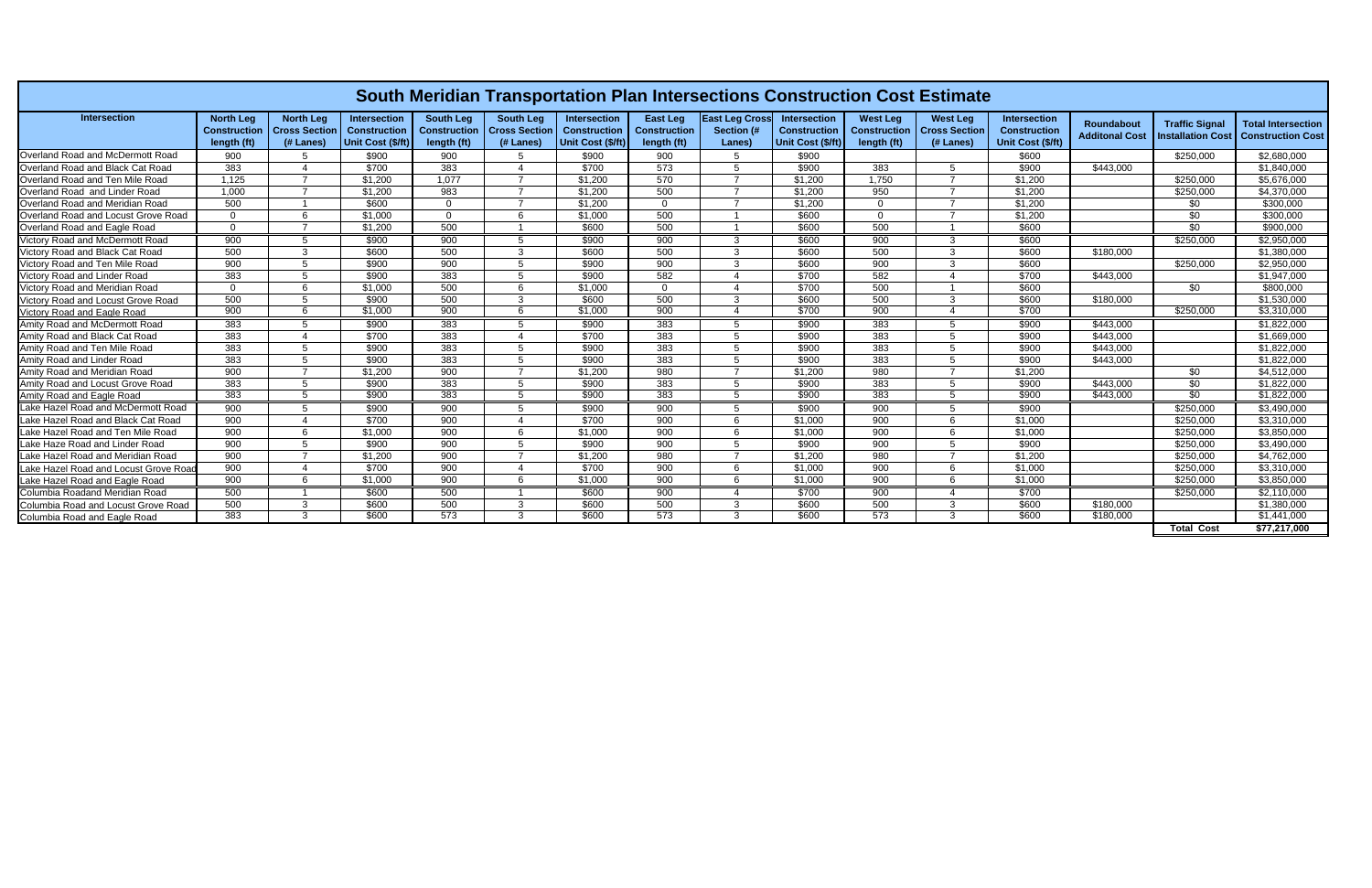|                                                                          | 2010 Intersection Improvements Benefit / Cost Analysis |                                    |                                         |  |  |
|--------------------------------------------------------------------------|--------------------------------------------------------|------------------------------------|-----------------------------------------|--|--|
| <b>Intersections</b>                                                     | <b>Ten Mile Road and Overland Road</b>                 | <b>Victory Road and Eagle Road</b> | <b>Amity Road and Locust Grove Road</b> |  |  |
| <b>COSTS</b>                                                             |                                                        |                                    |                                         |  |  |
| One Time Investment (2008 \$)                                            |                                                        |                                    |                                         |  |  |
| <b>Estimated Construction Cost</b><br><b>Estimated Right-of-Way Cost</b> | \$5,676,000<br>\$413,000                               | \$3,310,000<br>\$98,000            | \$1,822,000<br>\$281,000                |  |  |
| <b>Total Present Worth Costs</b>                                         | \$6,089,000                                            | \$3,408,000                        | \$2,103,000                             |  |  |
| <b>BENEFITS</b>                                                          |                                                        |                                    |                                         |  |  |
| Number of Vehicles through the<br>intersection in Peak Hour              | 1,459                                                  | 1,582                              | 1,305                                   |  |  |
| Average Delay per Vehicle without<br>Improvements (s)                    | 87                                                     | 100                                | 54                                      |  |  |
| Average Delay per Vehicle with<br>Improvements (s)                       | 25                                                     | 35                                 | 15                                      |  |  |
| Delay Reduction (s)                                                      | 61                                                     | 65                                 | 39                                      |  |  |
| Average Wage (\$/hr)                                                     | \$18.90                                                | \$18.90                            | \$18.90                                 |  |  |
| Annual Travel Delay Cost Savings (\$)                                    | \$243,764                                              | \$280,294                          | \$140,065                               |  |  |
| <b>Total Present Worth Benefits</b>                                      | \$4,875,278                                            | \$5,605,880                        | \$2,801,307                             |  |  |
| <b>Benefit / Cost Ratio</b>                                              | 0.8                                                    | 1.6                                | 1.3                                     |  |  |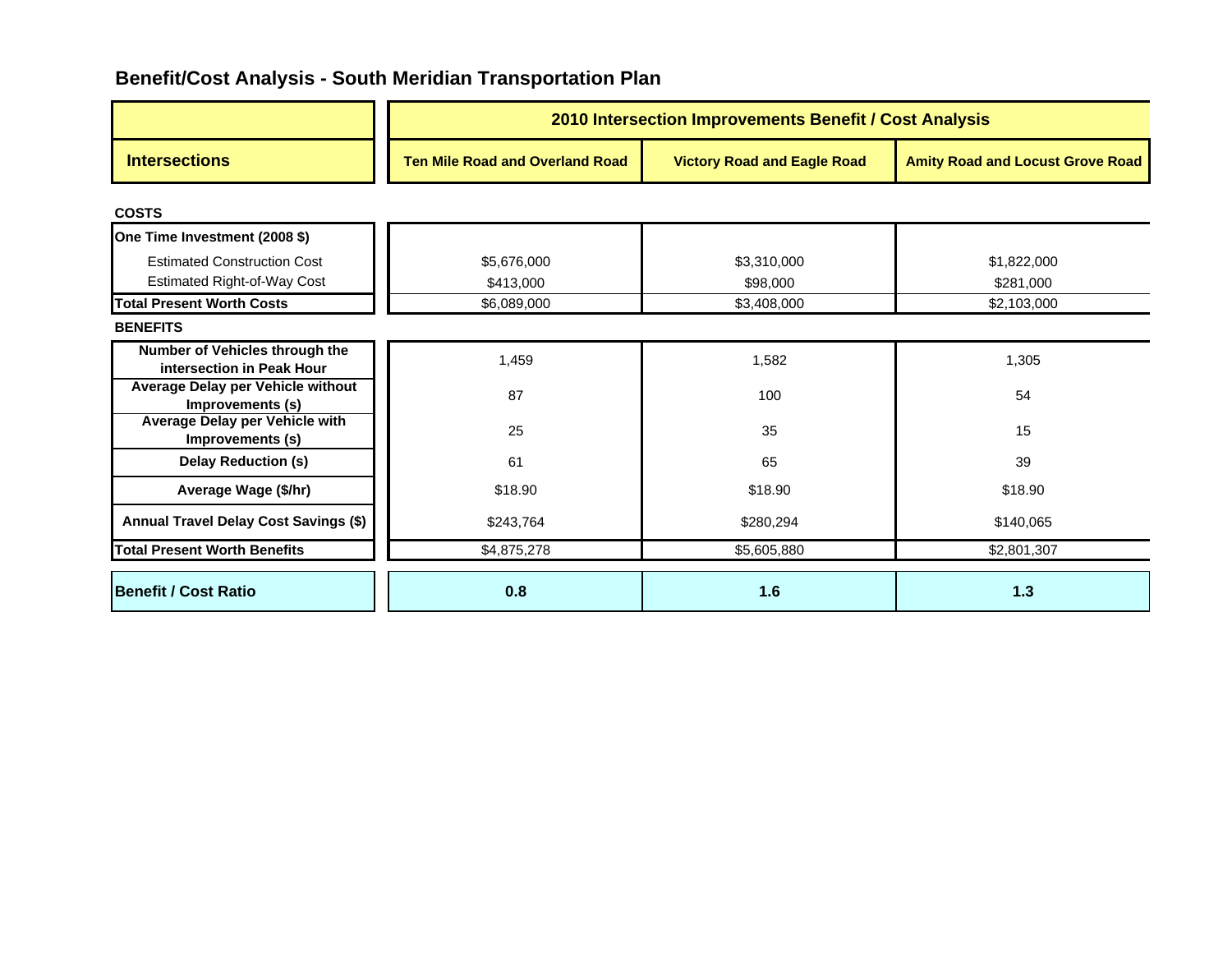|                                                                        | 2010 Intersection Improvements Benefit / Cost Analysis |                                          |                                       |  |  |  |
|------------------------------------------------------------------------|--------------------------------------------------------|------------------------------------------|---------------------------------------|--|--|--|
| <b>Intersections</b>                                                   | <b>Amity Road and Eagle Road</b>                       | <b>Lake Hazel Road and Meridian Road</b> | <b>Lake Hazel Road and Eagle Road</b> |  |  |  |
| <b>COSTS</b>                                                           |                                                        |                                          |                                       |  |  |  |
| One Time Investment (2008 \$)                                          |                                                        |                                          |                                       |  |  |  |
| <b>Estimated Construction Cost</b>                                     | \$1,822,000                                            | \$4,762,000                              | \$1,822,000                           |  |  |  |
| <b>Estimated Right-of-Way Cost</b><br><b>Total Present Worth Costs</b> | \$182,000<br>\$2,004,000                               | \$50,000<br>\$4,812,000                  | \$610,000<br>\$2,432,000              |  |  |  |
| <b>BENEFITS</b>                                                        |                                                        |                                          |                                       |  |  |  |
| Number of Vehicles through the<br>intersection in Peak Hour            | 1,400                                                  | 3,148                                    | 1,435                                 |  |  |  |
| Average Delay per Vehicle without<br>Improvements (s)                  | 66                                                     | 100                                      | 72                                    |  |  |  |
| Average Delay per Vehicle with<br>Improvements (s)                     | 15                                                     | 32                                       | 24                                    |  |  |  |
| <b>Delay Reduction (s)</b>                                             | 51                                                     | 68                                       | 48                                    |  |  |  |
| Average Wage (\$/hr)                                                   | \$18.90                                                | \$18.90                                  | \$18.90                               |  |  |  |
| Annual Travel Delay Cost Savings (\$)                                  | \$194,387                                              | \$587,035                                | \$188,368                             |  |  |  |
| <b>Total Present Worth Benefits</b>                                    | \$3,887,738                                            | \$11,740,702                             | \$3,767,370                           |  |  |  |
| <b>Benefit / Cost Ratio</b>                                            | 1.9                                                    | 2.4                                      | $1.5$                                 |  |  |  |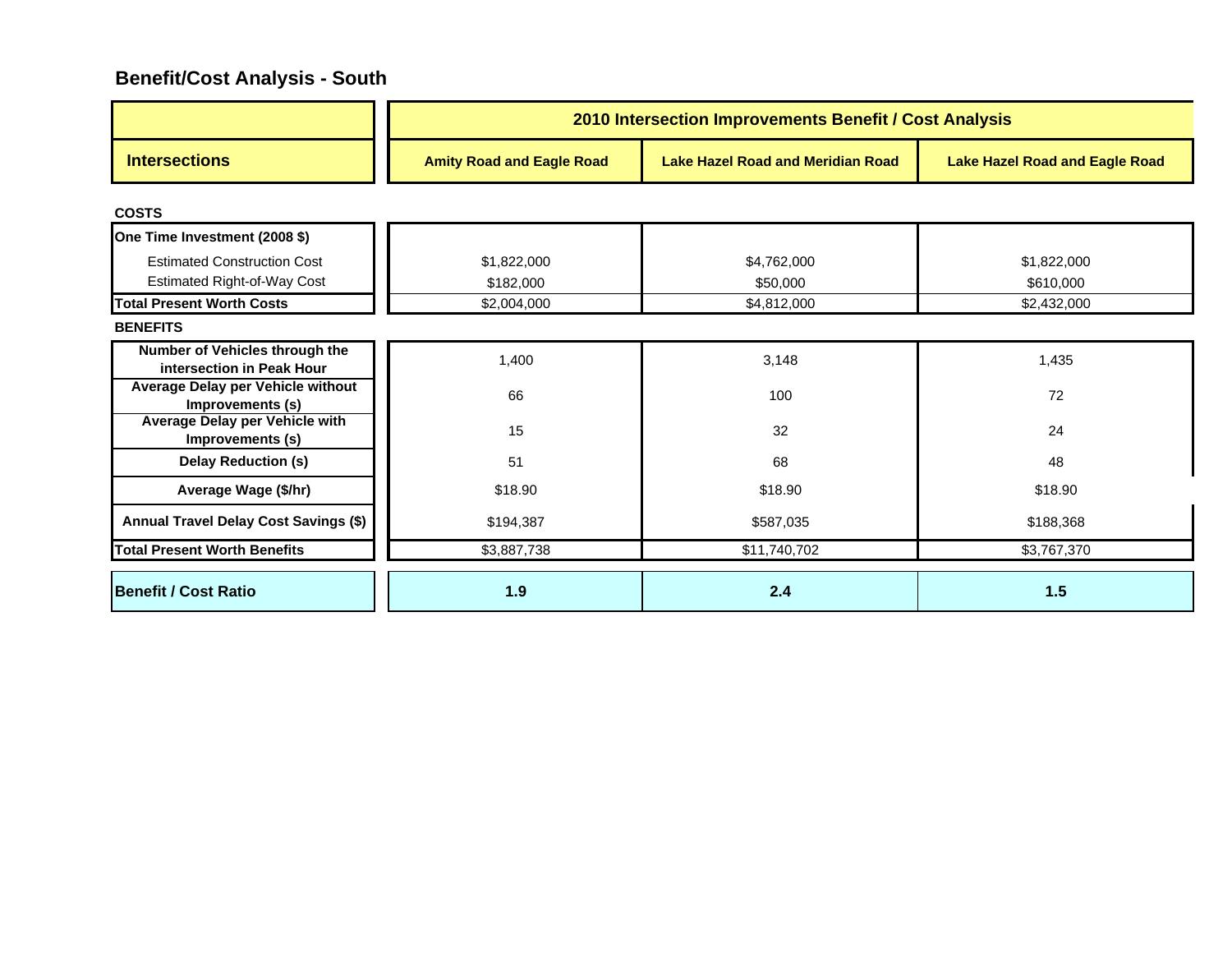|                      | 2010 Intersection Improvements Benefit / Cost Analysis |
|----------------------|--------------------------------------------------------|
| <b>Intersections</b> | <b>Columbia Road and Meridian Road</b>                 |

**COSTS**

| One Time Investment (2008 \$)                               |             |  |  |
|-------------------------------------------------------------|-------------|--|--|
| <b>Estimated Construction Cost</b>                          | \$2,110,000 |  |  |
| Estimated Right-of-Way Cost                                 | \$30,000    |  |  |
| <b>Total Present Worth Costs</b>                            | \$2,140,000 |  |  |
| <b>BENEFITS</b>                                             |             |  |  |
| Number of Vehicles through the<br>intersection in Peak Hour | 2,293       |  |  |
| Average Delay per Vehicle without<br>Improvements (s)       | 100         |  |  |
| Average Delay per Vehicle with<br>Improvements (s)          | 32          |  |  |
| <b>Delay Reduction (s)</b>                                  | 68          |  |  |
| Average Wage (\$/hr)                                        | \$18.90     |  |  |
| Annual Travel Delay Cost Savings (\$)                       | \$425,703   |  |  |
| <b>Total Present Worth Benefits</b>                         | \$8,514,069 |  |  |
| <b>Benefit / Cost Ratio</b>                                 | 4.0         |  |  |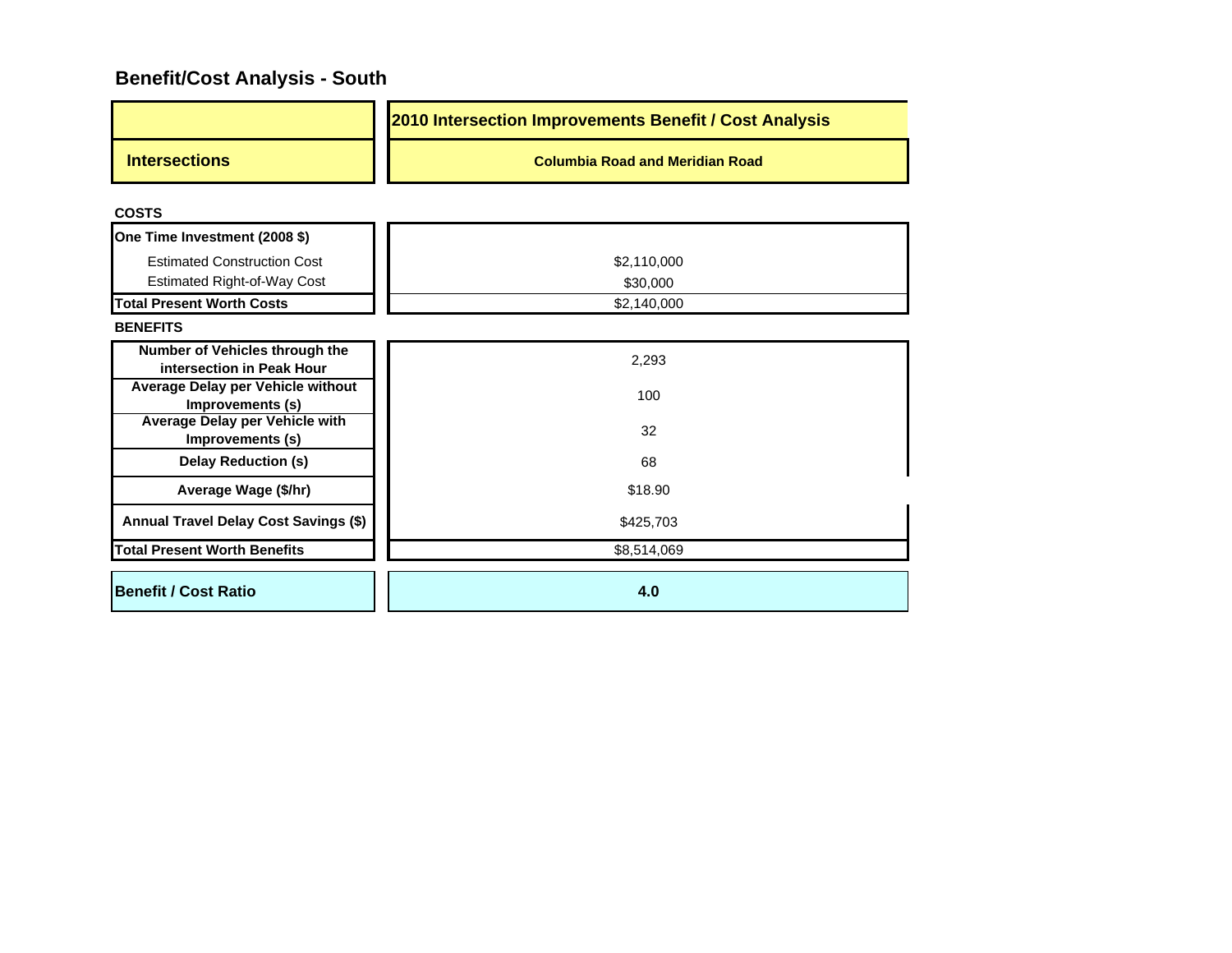|                                                             | 2015 Intersection Improvements Benefit / Cost Analysis |                                                                        |                                                 |  |  |
|-------------------------------------------------------------|--------------------------------------------------------|------------------------------------------------------------------------|-------------------------------------------------|--|--|
| <b>Intersections</b>                                        | <b>Road</b>                                            | Overland Road and Meridian   Victory Road and McDermott<br><b>Road</b> | <b>Victory Road and Ten Mile</b><br><b>Road</b> |  |  |
| <b>COSTS</b>                                                |                                                        |                                                                        |                                                 |  |  |
| One Time Investment (2008 \$)                               |                                                        |                                                                        |                                                 |  |  |
| <b>Estimated Construction Cost</b>                          | \$300,000                                              | \$2,950,000                                                            | \$2,950,000                                     |  |  |
| <b>Estimated Right-of-Way Cost</b>                          | \$26,000                                               | \$93,000                                                               | \$139,000                                       |  |  |
| <b>Total Present Worth Costs</b>                            | \$326,000                                              | \$3,043,000                                                            | \$3,089,000                                     |  |  |
| <b>BENEFITS</b>                                             |                                                        |                                                                        |                                                 |  |  |
| Number of Vehicles through the<br>intersection in Peak Hour | 5,676                                                  | 1,111                                                                  | 1601                                            |  |  |
| Average Delay per Vehicle without<br>Improvements (s)       | 100                                                    | 67                                                                     | 100                                             |  |  |
| <b>Average Delay per Vehicle with</b><br>Improvements (s)   | 80                                                     | 27                                                                     |                                                 |  |  |
| <b>Delay Reduction (s)</b>                                  | 20                                                     | 40                                                                     | 69                                              |  |  |
| Average Wage (\$/hr)                                        | \$18.90                                                | \$18.90                                                                | \$18.90                                         |  |  |
| <b>Annual Travel Delay Cost Savings (\$)</b>                | \$309,923                                              | \$122,204                                                              | \$301,533                                       |  |  |
| <b>Total Present Worth Benefits</b>                         | \$4,648,849                                            | \$1,833,054                                                            | \$4,522,999                                     |  |  |
| <b>Benefit / Cost Ratio</b>                                 | 14.3                                                   | 0.6                                                                    | 1.5                                             |  |  |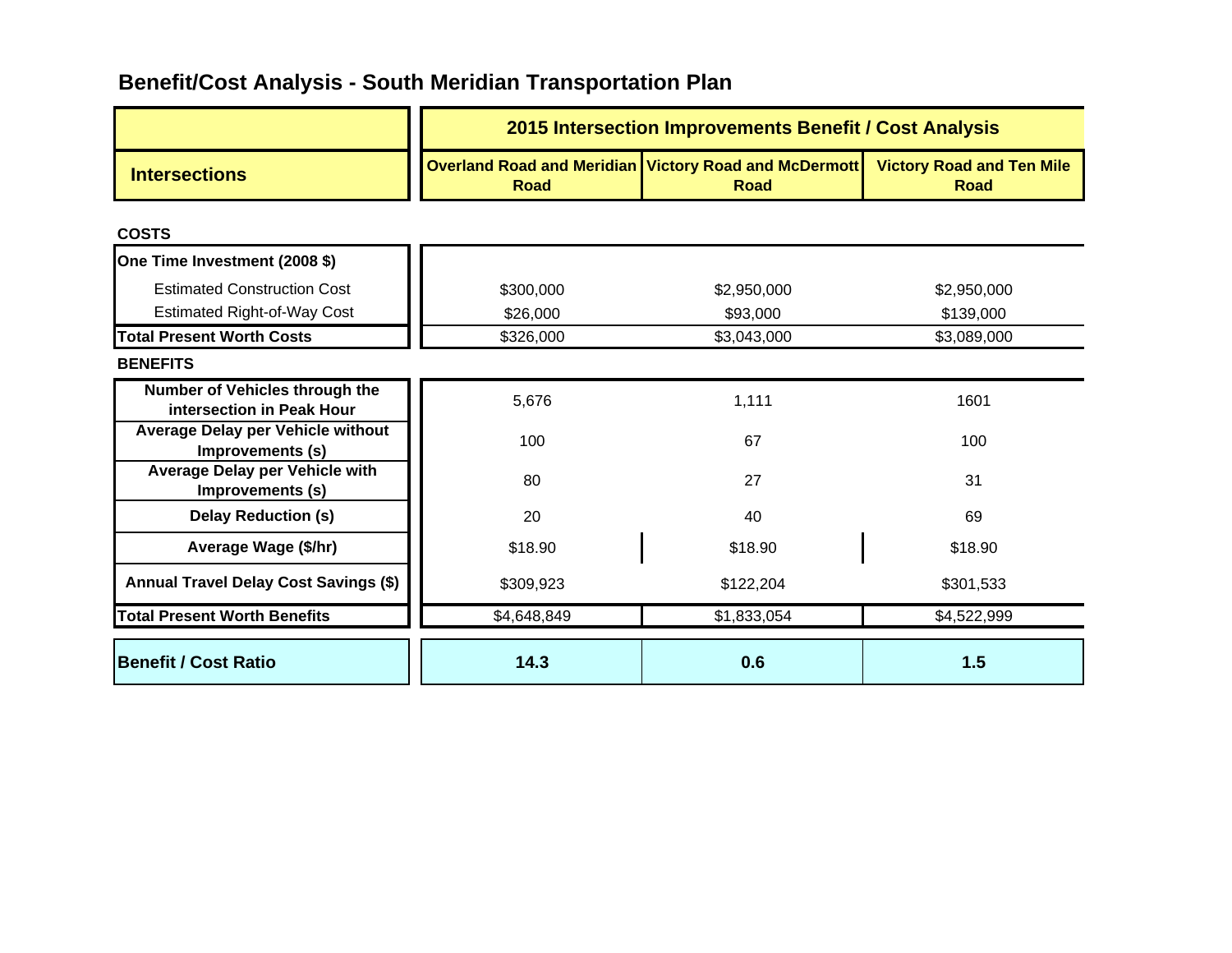|                                                                          | 2015 Intersection Improvements Benefit / Cost Analysis |                                                |                                               |  |  |
|--------------------------------------------------------------------------|--------------------------------------------------------|------------------------------------------------|-----------------------------------------------|--|--|
| <b>Intersections</b>                                                     | <b>Victory Road and Locust</b><br><b>Grove Road</b>    | <b>Amity Road and McDermott</b><br><b>Road</b> | <b>Amity Road and Ten Mile</b><br><b>Road</b> |  |  |
| <b>COSTS</b>                                                             |                                                        |                                                |                                               |  |  |
| One Time Investment (2008 \$)                                            |                                                        |                                                |                                               |  |  |
| <b>Estimated Construction Cost</b><br><b>Estimated Right-of-Way Cost</b> | \$1,530,000<br>\$153,000                               | \$1,822,000<br>\$59,000                        | \$1,822,000<br>\$54,000                       |  |  |
| <b>Total Present Worth Costs</b>                                         | \$1,683,000                                            | \$1,881,000                                    | \$1,876,000                                   |  |  |
| <b>BENEFITS</b>                                                          |                                                        |                                                |                                               |  |  |
| Number of Vehicles through the<br>intersection in Peak Hour              | 1345                                                   | 1200                                           | 1524                                          |  |  |
| Average Delay per Vehicle without<br>Improvements (s)                    | 52                                                     | 65                                             | 100                                           |  |  |
| Average Delay per Vehicle with<br>Improvements (s)                       | 15                                                     | 15                                             | 15                                            |  |  |
| <b>Delay Reduction (s)</b>                                               | 37                                                     | 50                                             | 85                                            |  |  |
| Average Wage (\$/hr)                                                     | \$18.90                                                | \$18.90                                        | \$18.90                                       |  |  |
| Annual Travel Delay Cost Savings (\$)                                    | \$135,821                                              | \$163,783                                      | \$353,615                                     |  |  |
| <b>Total Present Worth Benefits</b>                                      | \$2,037,309                                            | \$2,456,744                                    | \$5,304,228                                   |  |  |
| <b>Benefit / Cost Ratio</b>                                              | 1.2                                                    | 1.3                                            | 2.8                                           |  |  |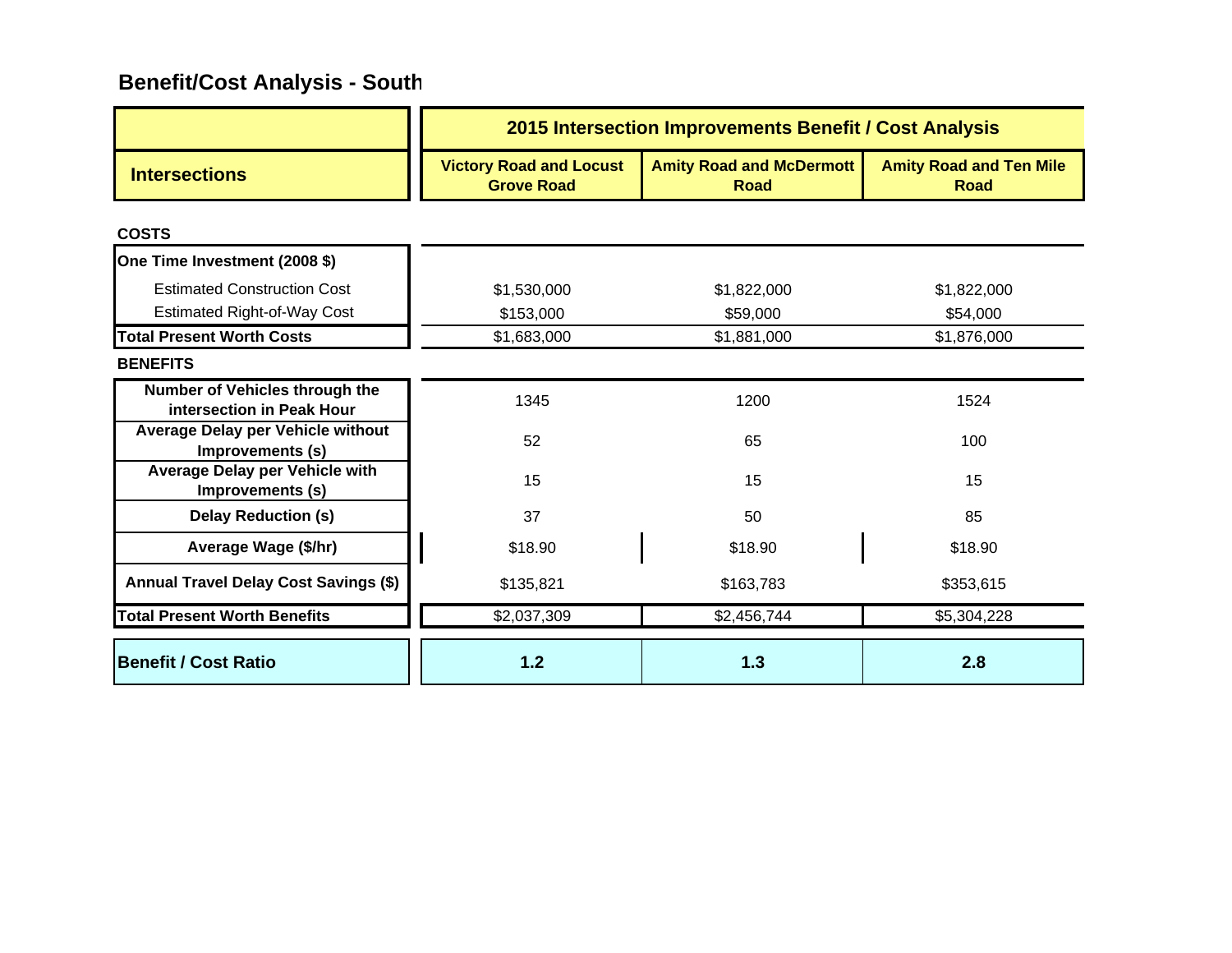|                                                             | 2015 Intersection Improvements Benefit / Cost Analysis |                                               |                                                    |  |  |
|-------------------------------------------------------------|--------------------------------------------------------|-----------------------------------------------|----------------------------------------------------|--|--|
| <b>Intersections</b>                                        | <b>Amity Road and Linder Road</b>                      | <b>Amity Road and Meridian</b><br><b>Road</b> | <b>Lake Hazel Road and Ten</b><br><b>Mile Road</b> |  |  |
| <b>COSTS</b>                                                |                                                        |                                               |                                                    |  |  |
| One Time Investment (2008 \$)                               |                                                        |                                               |                                                    |  |  |
| <b>Estimated Construction Cost</b>                          | \$1,822,000                                            | \$4,512,000                                   | \$3,850,000                                        |  |  |
| <b>Estimated Right-of-Way Cost</b>                          | \$103,000                                              | \$126,000                                     | \$287,000                                          |  |  |
| <b>Total Present Worth Costs</b>                            | \$1,925,000                                            | \$4,638,000                                   | \$4,137,000                                        |  |  |
| <b>BENEFITS</b>                                             |                                                        |                                               |                                                    |  |  |
| Number of Vehicles through the<br>intersection in Peak Hour | 1393                                                   | 3987                                          | 1613                                               |  |  |
| Average Delay per Vehicle without<br>Improvements (s)       | 76                                                     | 100                                           | 100                                                |  |  |
| <b>Average Delay per Vehicle with</b><br>Improvements (s)   | 15                                                     | 34                                            | 25                                                 |  |  |
| <b>Delay Reduction (s)</b>                                  | 61                                                     | 67                                            | 75                                                 |  |  |
| Average Wage (\$/hr)                                        | \$18.90                                                | \$18.90                                       | \$18.90                                            |  |  |
| Annual Travel Delay Cost Savings (\$)                       | \$232,039                                              | \$723,865                                     | \$328,449                                          |  |  |
| <b>Total Present Worth Benefits</b>                         | \$3,480,581                                            | \$10,857,980                                  | \$4,926,742                                        |  |  |
| <b>Benefit / Cost Ratio</b>                                 | 1.8                                                    | 2.3                                           | $1.2$                                              |  |  |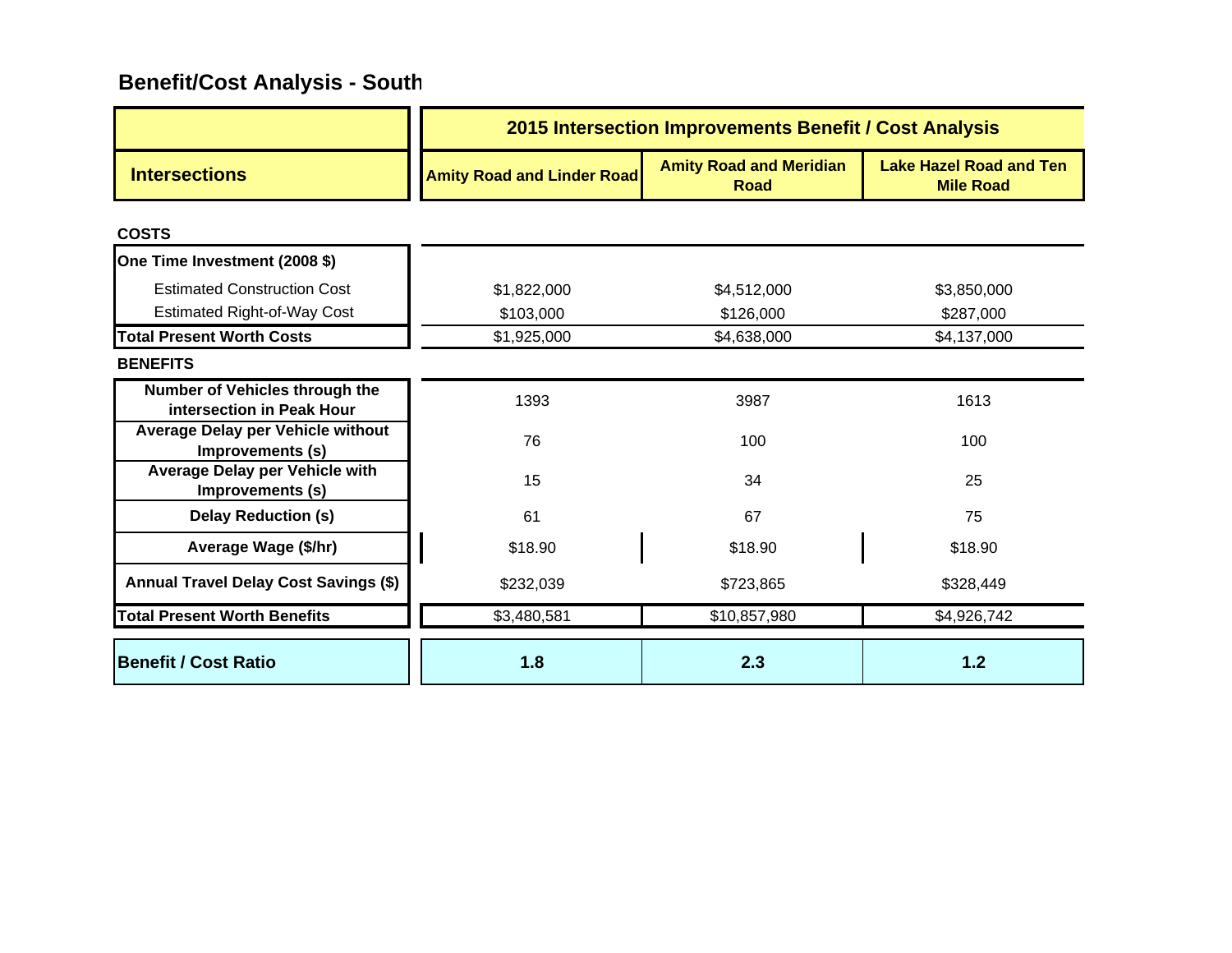|                                                             | 2015 Intersection Improvements Benefit / Cost Analysis |                                                        |  |  |  |
|-------------------------------------------------------------|--------------------------------------------------------|--------------------------------------------------------|--|--|--|
| <b>Intersections</b>                                        | <b>Lake Hazel Road and Linder Road</b>                 | <b>Lake Hazel Road and Locust Grove</b><br><b>Road</b> |  |  |  |
| <b>COSTS</b>                                                |                                                        |                                                        |  |  |  |
| One Time Investment (2008 \$)                               |                                                        |                                                        |  |  |  |
| <b>Estimated Construction Cost</b>                          | \$3,490,000                                            | \$3,310,000                                            |  |  |  |
| <b>Estimated Right-of-Way Cost</b>                          | \$135,000                                              | \$660,000                                              |  |  |  |
| <b>Total Present Worth Costs</b>                            | \$3,625,000                                            | \$3,970,000                                            |  |  |  |
| <b>BENEFITS</b>                                             |                                                        |                                                        |  |  |  |
| Number of Vehicles through the<br>intersection in Peak Hour | 1519                                                   | 1933                                                   |  |  |  |
| Average Delay per Vehicle without<br>Improvements (s)       | 100                                                    | 100                                                    |  |  |  |
| <b>Average Delay per Vehicle with</b><br>Improvements (s)   | 24                                                     | 28                                                     |  |  |  |
| <b>Delay Reduction (s)</b>                                  | 76                                                     | 72                                                     |  |  |  |
| Average Wage (\$/hr)                                        | \$18.90                                                | \$18.90                                                |  |  |  |
| <b>Annual Travel Delay Cost Savings (\$)</b>                | \$313,385                                              | \$381,534                                              |  |  |  |
| <b>Total Present Worth Benefits</b>                         | \$4,700,768                                            | \$5,723,004                                            |  |  |  |
| Benefit / Cost Ratio                                        | 1.3                                                    | 1.4                                                    |  |  |  |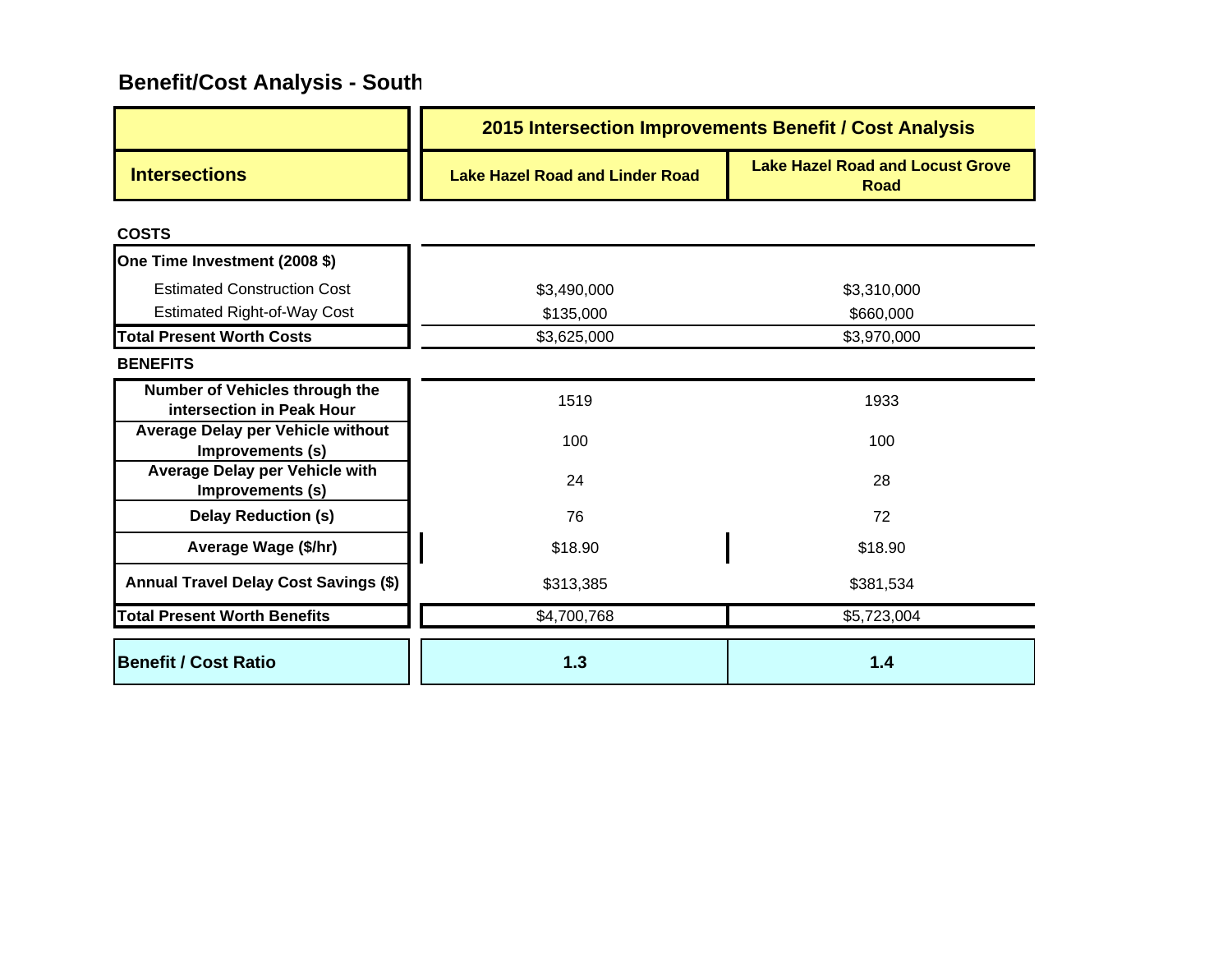|                                                                          | 2020 Intersection Improvements Benefit / Cost Analysis |                                                |                                               |
|--------------------------------------------------------------------------|--------------------------------------------------------|------------------------------------------------|-----------------------------------------------|
| <b>Intersections</b>                                                     | <b>Overland Road and</b><br><b>McDermott Road</b>      | <b>Overland Road and Linder</b><br><b>Road</b> | <b>Victory Road and Linder</b><br><b>Road</b> |
| <b>COSTS</b>                                                             |                                                        |                                                |                                               |
| One Time Investment (2008 \$)                                            |                                                        |                                                |                                               |
| <b>Estimated Construction Cost</b><br><b>Estimated Right-of-Way Cost</b> | \$2,680,000<br>\$287,000                               | \$4,370,000<br>\$192,000                       | \$1,947,000<br>\$416,000                      |
| <b>Total Present Worth Costs</b>                                         | \$2,967,000                                            | \$4,562,000                                    | \$2,363,000                                   |
| <b>BENEFITS</b>                                                          |                                                        |                                                |                                               |
| Number of Vehicles through the<br>intersection in Peak Hour              | 1,506                                                  | 3,288                                          | 1,628                                         |
| Average Delay per Vehicle without<br>Improvements (s)                    | 100                                                    | 100                                            | 100                                           |
| <b>Average Delay per Vehicle with</b><br>Improvements (s)                | 22                                                     | 45                                             | 15                                            |
| <b>Delay Reduction (s)</b>                                               | 78                                                     | 55                                             | 85                                            |
| Average Wage (\$/hr)                                                     | \$18.90                                                | \$18.90                                        | \$18.90                                       |
| Annual Travel Delay Cost Savings (\$)                                    | \$320,688                                              | \$493,718                                      | \$377,797                                     |
| <b>Total Present Worth Benefits</b>                                      | \$3,206,876                                            | \$4,937,182                                    | \$3,777,967                                   |
| <b>Benefit / Cost Ratio</b>                                              | $1.1$                                                  | 1.1                                            | 1.6                                           |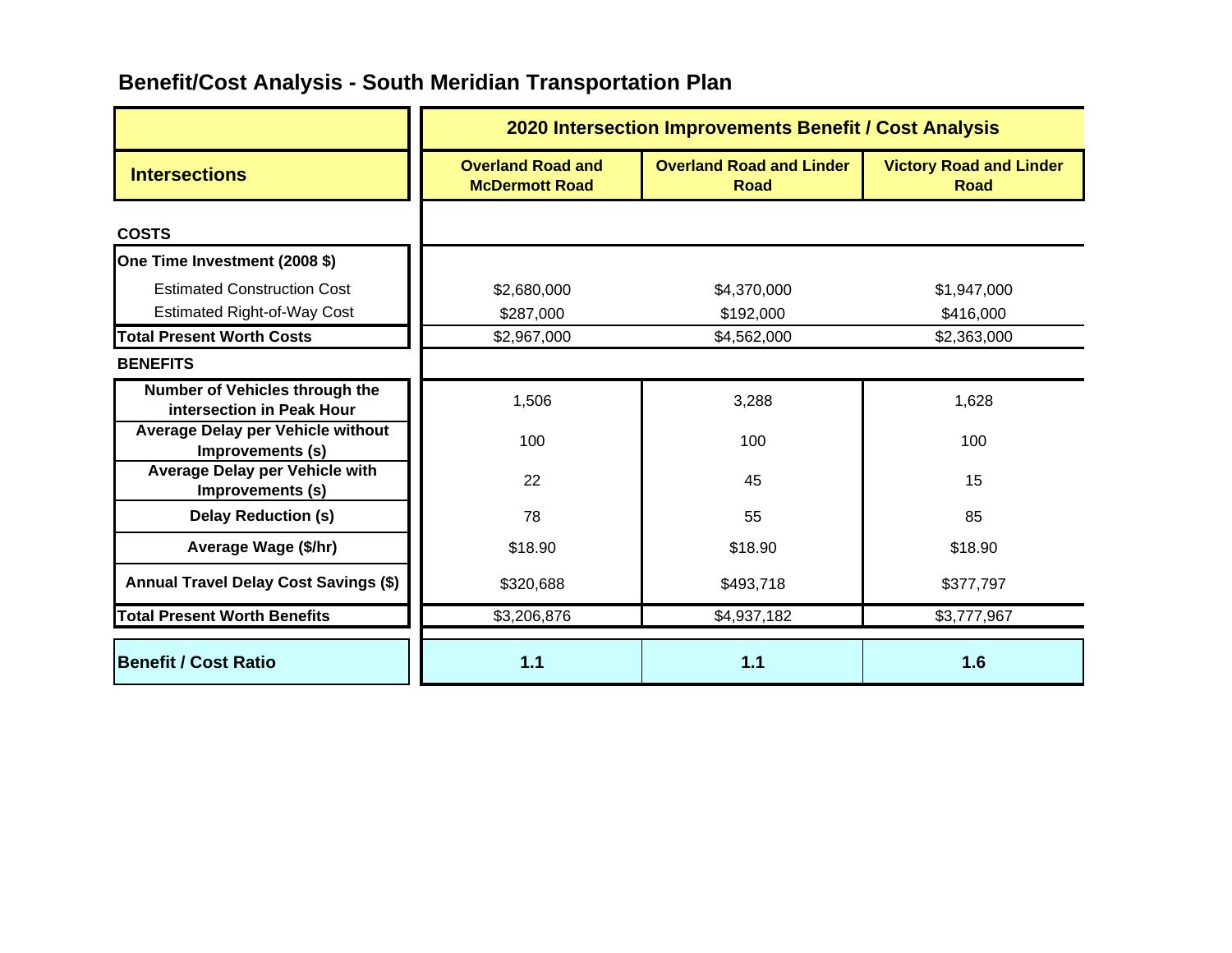|                                                             | 2020 Intersection Improvements Benefit / Cost Analysis |                                           |  |
|-------------------------------------------------------------|--------------------------------------------------------|-------------------------------------------|--|
| <b>Intersections</b>                                        | <b>Lake Hazel Road and McDermott Road</b>              | <b>Lake Hazel Road and Black Cat Road</b> |  |
| <b>COSTS</b>                                                |                                                        |                                           |  |
| One Time Investment (2008 \$)                               |                                                        |                                           |  |
| <b>Estimated Construction Cost</b>                          | \$3,490,000                                            | \$3,310,000                               |  |
| <b>Estimated Right-of-Way Cost</b>                          | \$108,000                                              | \$103,000                                 |  |
| <b>Total Present Worth Costs</b>                            | \$3,598,000                                            | \$3,413,000                               |  |
| <b>BENEFITS</b>                                             |                                                        |                                           |  |
| Number of Vehicles through the<br>intersection in Peak Hour | 2,039                                                  | 1,629                                     |  |
| Average Delay per Vehicle without<br>Improvements (s)       | 100                                                    | 100                                       |  |
| Average Delay per Vehicle with<br>Improvements (s)          | 31                                                     | 19                                        |  |
| <b>Delay Reduction (s)</b>                                  | 69                                                     | 81                                        |  |
| Average Wage (\$/hr)                                        | \$18.90                                                | \$18.90                                   |  |
| <b>Annual Travel Delay Cost Savings (\$)</b>                | \$384,102                                              | \$360,202                                 |  |
| <b>Total Present Worth Benefits</b>                         | \$3,841,021                                            | \$3,602,023                               |  |
| <b>Benefit / Cost Ratio</b>                                 | 1.1                                                    | 1.1                                       |  |